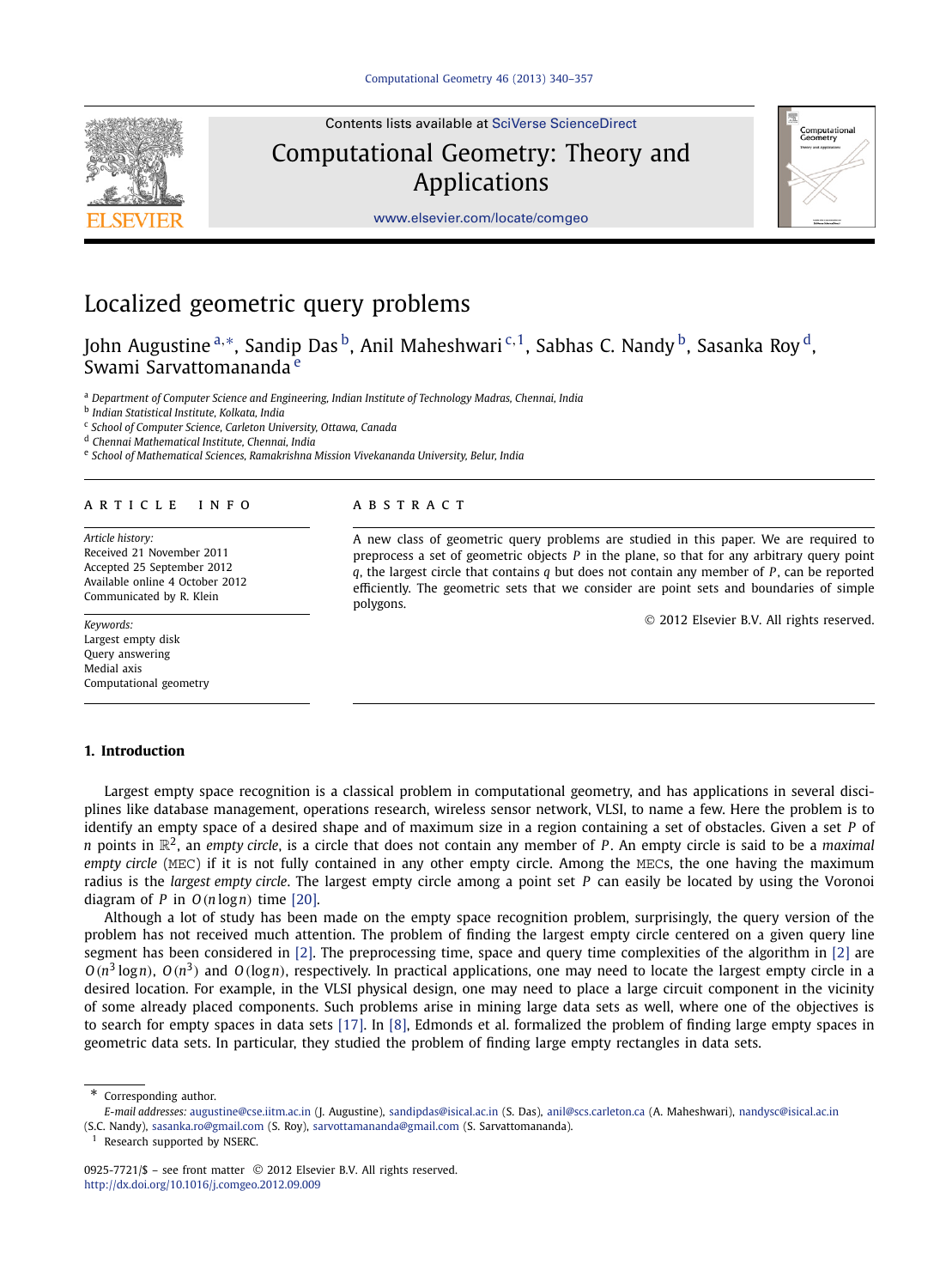| Geometric set  | Preprocessing time    | Space               | Query time         |
|----------------|-----------------------|---------------------|--------------------|
| Simple polygon | $O(n \log^2 n)$       | $O(n \log n)$       | O(log n)           |
| Point set      | $O(n^{3/2} \log^2 n)$ | $O(n^{3/2} \log n)$ | O(log n log log n) |
| Point set      | $O(n^{5/3} \log n)$   | $O(n^{5/3})$        | O(log n)           |

**Table 1** Complexity results for different variations of largest empty space query problem.

An important problem in this context is the *circular separability problem*. Two planar sets  $P_1$  and  $P_2$  are circularly separable if there is a circle that encloses  $P_1$  but excludes  $P_2$ . O'Rourke et al. [\[18\]](#page-17-0) showed that the decision version of the circularly separability of two sets can be solved in *O(n)* time using linear programming. Furthermore, they show that a smallest separating circle can be found in *O(n)* time while the computation of the largest separating circle needs *O(n* log*n)* time. Detailed study on circular separability problem can be found in [\[5,6,9,18\].](#page-17-0) Boissonnat et al. [\[6\]](#page-17-0) proposed a linear-time algorithm for solving the decision version of circular separability problem where the sets  $P_1$  and  $P_2$  are simple polygons, and the algorithm outputs the smallest separating circle. They also consider the query version of this problem where the objective is to preprocess a convex polygon P such that given a query point  $q$  and a query line  $\ell$ , report the largest circle inside P that contains q and does not intersect  $\ell$ . The preprocessing time and space complexities of their proposed algorithm are both *O(n* log*n)*, and the query can be answered in *O(*log*n)* time. They also showed that a convex polygon *P* can be preprocessed in *O(n)* time and space such that for a query set *S* of *k* points, the largest circle inside *P* that encloses *S* can be computed in *O(k* log*n)* time.

In addition to empty circles, empty rectangles have also been studied. We introduced the query version of the maximal empty rectangle in [\[3\].](#page-17-0) The problem entails preprocessing a set of *n* points such that, given a query point *q*, the largest empty rectangle containing *q* can be reported efficiently. We gave a solution with query time *O(*log*n)* with preprocessing time and space being  $O(n^2 \log n)$  and  $O(n^2)$ , respectively. Recently, Kaplan et al. [\[13\]](#page-17-0) improved the preprocessing time and space complexities to  $O(n\alpha(n)\log^4 n)$  and  $O(n\alpha(n)\log^3 n)$ , respectively, while the query time has increased to  $O(\log^4 n)$ . Here  $\alpha(n)$  is the inverse Ackermann function.

# *1.1. Our results*

In this paper, we study the query versions of the maximum empty circle problem (OMEC). The following variations are considered.

- Given a simple polygon *P* , preprocess it such that given a query point *q*, the largest circle inside *P* that contains the query point *q* can be identified efficiently.
- Given a set of points *P* , preprocess it such that given a query point *q*, the largest circle that does not contain any member of *P*, but contains the query point *q* can be identified efficiently.

Our results are summarized in Table 1. They improve upon the results in our previous work [\[3\].](#page-17-0)

We believe that our work will motivate the study of new types of geometric query problems and may lead to a very active research area. The main theme of our work is to achieve sub-quadratic preprocessing time and space, while ensuring (near) logarithmic query times. $<sup>2</sup>$ </sup>

# *1.2. Organization of the paper*

In Section [2,](#page-2-0) as a preliminary requisite, we describe a way to answer OMEC query for the case of convex polygons. The same bounds have been achieved by Boissonnat et al. [\[6\],](#page-17-0) but our solution is slightly different and serves as the basis for solving the QMEC problem on simple polygons. In Section [3,](#page-3-0) we present the QMEC problem for simple polygons with *n* vertices. The preprocessing time and space complexities are  $O(n \log^2 n)$  and  $O(n \log n)$  respectively, and the query answering time is  $O(log n)$ . In Section [4,](#page-10-0) we consider the same problem on a set *P* of *n* points in  $\mathbb{R}^2$ . We present two algorithms (cf. Table 1). Our first algorithm uses the concept of planar separators [\[16\]](#page-17-0) on the underlying planar graph corresponding to the Voronoi diagram of *P*. It solves the QMEC problem on *P* with  $O(n^{3/2} \log^2 n)$  preprocessing time and  $O(n^{3/2} \log n)$  space. Here, the queries can be answered in  $O(logn log log n)$  time. Our second algorithm (cf. Section [4.4\)](#page-16-0) uses the *r*-partitioning [\[10\]](#page-17-0) of planar graphs. With a suitable choice of *r*, the query time is only *O(*log*n)*, an improvement over our first algorithm. However, the preprocessing time and space increase to  $O(n^{5/3} \log n)$  and  $O(n^{5/3})$ , respectively.

<sup>&</sup>lt;sup>2</sup> Very recently, Kaplan and Sharir [\[14\]](#page-17-0) provided an algorithm for the QMEC problem on point sets that only requires  $O(n \log^2 n)$  time and  $O(n \log n)$ space for preprocessing. However, their algorithm requires a query time of  $O(\log^2 n)$ .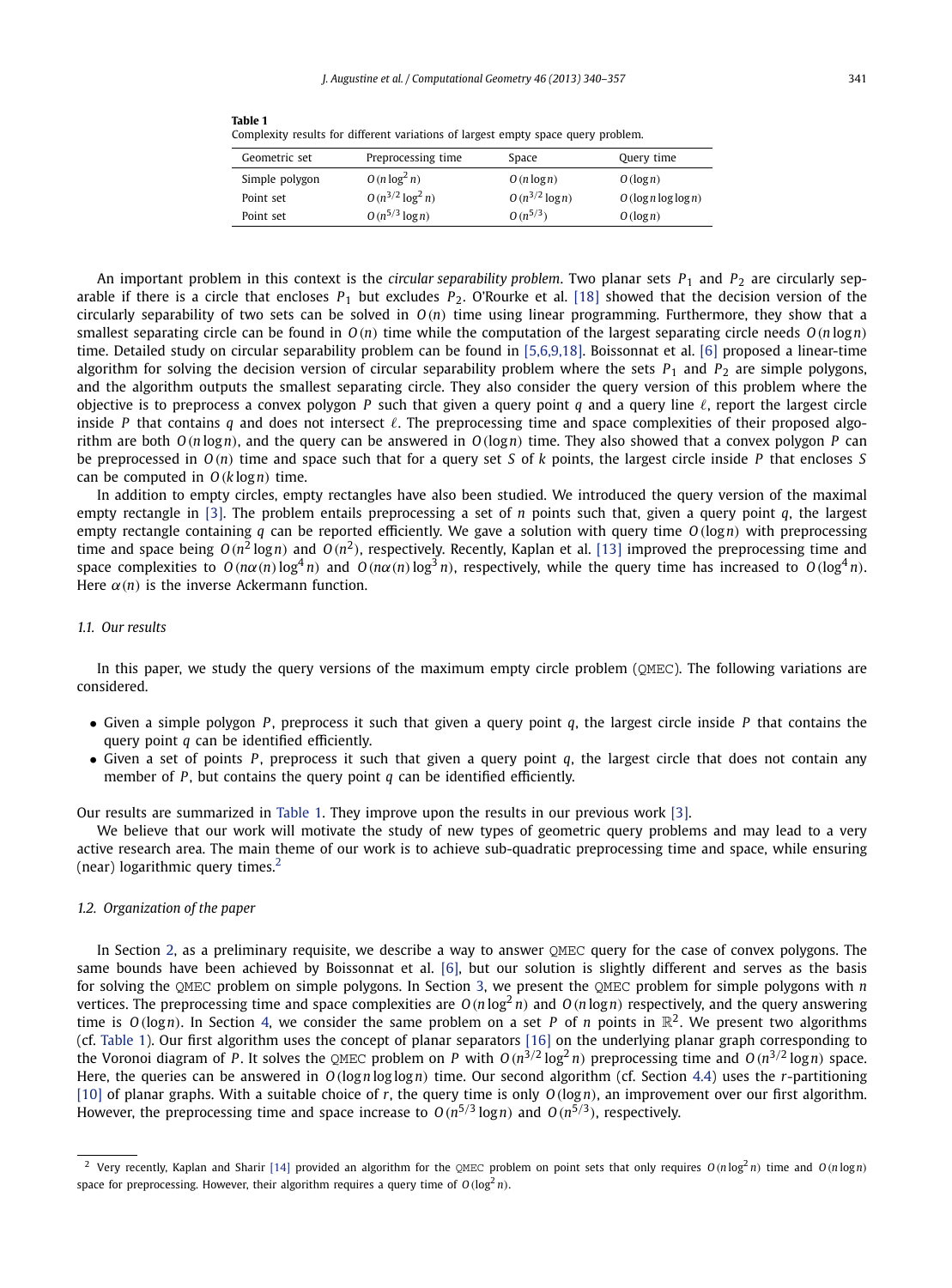<span id="page-2-0"></span>

**Fig. 1.** (a) Illustration of Lemma 2.1, and (b) partition of *P* .

### **2. Preliminaries: QMEC problem for a convex polygon**

Let *P* be a convex polygon and  $\{p_1, p_2, \ldots, p_n\}$  be its vertices in counter-clockwise order. Our objective in this section is to preprocess *P* such that given an arbitrary query point  $q \in P$ , the largest circle  $C_q$  containing *q* inside the polygon *P* can be reported efficiently. Note that, the locus of the centers of all the maximally empty circles (MECs) inside *P* is defined to be the *medial axis M* of *P*. Let *c* be the center of the largest MEC inside *P* (see Fig. 1(a)).<sup>3</sup> The medial axis of a convex polygon consists of straight line segments and can be viewed as a tree rooted at *c* [\[7\].](#page-17-0) To avoid confusion with the vertices of the polygon, we call the vertices of *M* as nodes. Note that, the leaf nodes of *M* are the vertices of *P* . Let us denote an MEC of *P* centered at a point  $x \in M$  as MEC<sub>*x*</sub> and let  $A_x$  be the area of MEC<sub>*x*</sub>.

In [\[6\],](#page-17-0) a planar map of circular arcs is constructed by drawing the MEC at each node of *M* in *O(n)* time and space. The problem of finding *Cq* reduces to the point location problem in the associated planar map. These point location queries can be answered in *O(*log*n)* time. We propose an alternative solution (with the same complexity results as in [\[6\]\)](#page-17-0) because our new technique plays a basic role in solving the problem when *P* is a simple polygon (cf. Section [3.2\)](#page-5-0). We use the fact that the medial axis *M* is a tree, and then use the level-ancestor queries [\[4\]](#page-17-0) on *M*.

**Lemma 2.1.** (See  $[6]$ .) As the point x moves from the center c of the largest MEC along the medial axis towards any vertex  $p_i \in P$  (leaf *node of M*)*, Ax decreases monotonically.*

**Lemma 2.2.** *The polygon P can be preprocessed in O(n) time such that given any arbitrary query point q, a point x on M such that* MEC*<sup>x</sup> contains q can be reported in O(*log*n) time.*

**Proof.** The medial axis *M* subdivides *P* into *n* convex faces such that each face  $P_i$  consists of an edge  $p_i p_{i+1}$  from *P* and a convex chain of edges from *M* connecting  $p_i$  to  $p_{i+1}$  (see Fig. 1(b)). In the preprocessing phase, we perform the following steps.

- Step 1. Compute the medial axis *M* of *P*, which is a tree rooted at *c*. This will take  $O(n)$  time [\[1\].](#page-17-0)
- Step 2. Compute the subdivision in  $O(n)$  time. For this we will need *M*, which can be computed in linear time [\[7\].](#page-17-0)
- Step 3. Store the chain of edges associated with each face in an array so that it is amenable to binary searching.
- Step 4. Finally, the subdivision can be preprocessed in *O(n)* time so that the face containing a query point *q* can be located in *O(*log*n)* time [\[15\].](#page-17-0)

In the query phase, we perform the following steps.

- Step 1. We find the face  $P_i$  that contains  $q$  in  $O(log n)$  time.
- Step 2. Recall that exactly one edge  $p_i p_{i+1}$  of P will be an edge in  $P_i$ . Consider the line  $\ell$  through  $q$  that is perpendicular to the edge  $p_i p_{i+1}$ . It will intersect an edge in *M* that is also an edge bounding  $P_i$ ; we report that intersection point as *x*. Note that *x* can be computed in *O(*log*n)* time via binary searching over the chain of medial axis edges bounding *Pi* .

We need to prove that  ${MEC_X}$  indeed encloses *q*. Firstly, note that  $\ell$  will intersect the edge  $p_ip_{i+1}$  internally at a point *t* because (i)  $P_i$  is convex and (ii) the two internal angles in  $P_i$  at  $p_i$  and  $p_{i+1}$  are both acute. Secondly, note that any MEC that goes through t must be tangential to  $p_i p_{i+1}$ , thereby making it unique and centered on  $\ell$ ; more precisely, the MEC that goes through *t* must be centered at *x*. Finally, from the construction, it is clear that *q* lies on the diameter of MEC*x*, thus proving that  $MEC<sub>x</sub>$  encloses *q*.  $\Box$ 

Now we will describe how to solve the QMEC problem for a convex polygon. Given a query point *q* we find (using Lemma 2.2) the point *x* on *M* such that MEC*<sup>x</sup>* encloses *q*.

<sup>3</sup> There can be infinitely many MECs of largest radius, in which case we pick *c* to be the center of one such MEC.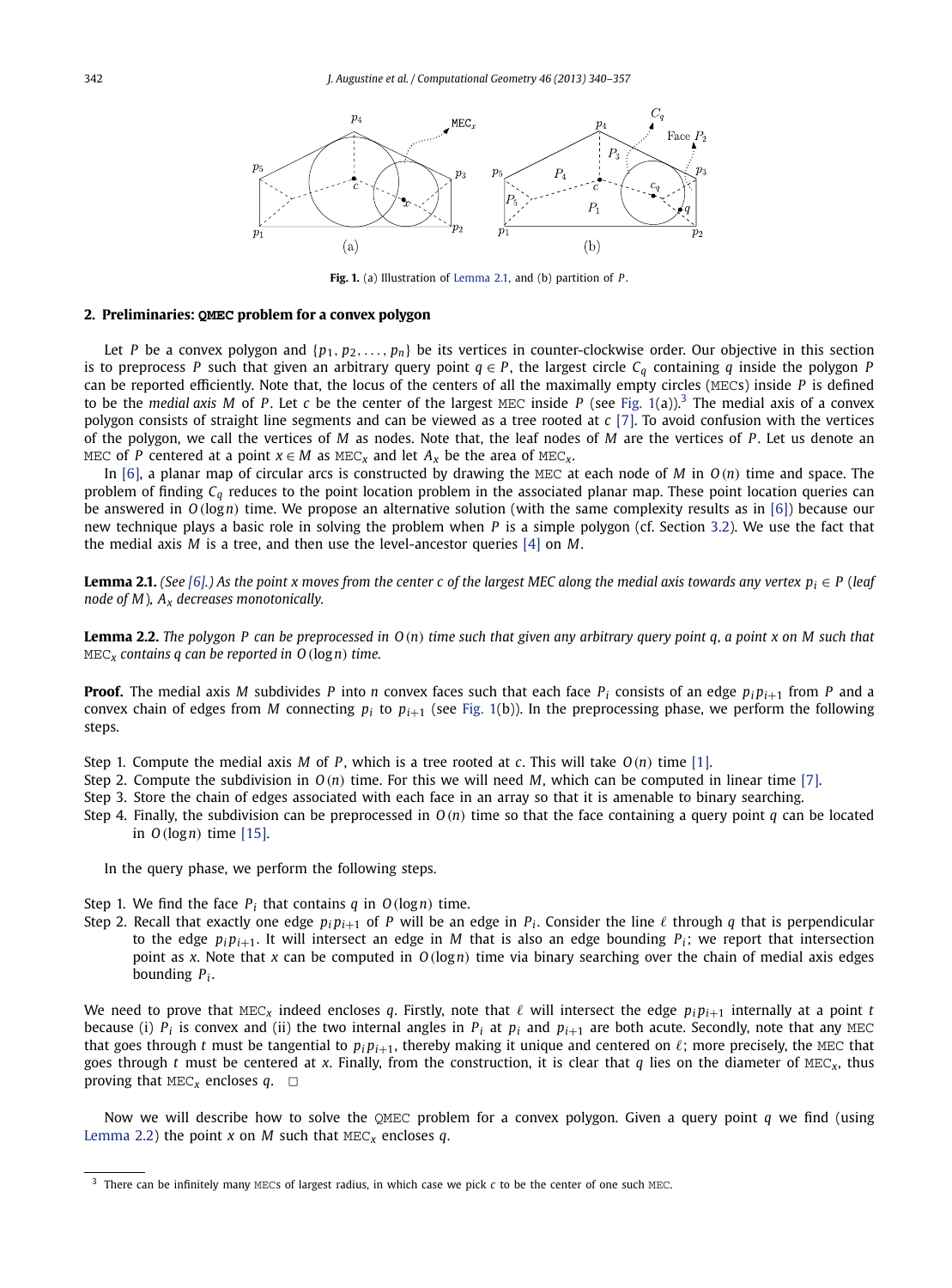<span id="page-3-0"></span>

**Fig. 2.** (a) Partitioning the medial axis *M* into mountains, and (b) the subtree *M<sup>q</sup>* for a query point *q*.

Observe (informally for now) that, for any fixed point *q* inside *P* , the MECs that encloses *q* are centered on a connected subtree *M<sup>q</sup>* of the medial axis *M*. This observation is formally proved in [Lemma 3.1](#page-4-0) in the more general setting of simple polygons. Coupling this observation with [Lemma 2.1,](#page-2-0) we can conclude that *cq* is the point on *M<sup>q</sup>* closest to the root *c* of *M*. Therefore, we can locate *cq* by performing a binary search on the path *x* ∼ *c*. We find two consecutive nodes *v* and its parent *<sup>v</sup>* on the path *<sup>x</sup>* ∼ *<sup>c</sup>* such that MEC*<sup>v</sup>* encloses *<sup>q</sup>*, but MEC*v* does not. Since the path lies on a tree representing the medial axis *M*, we can use level-ancestor queries [\[4\]](#page-17-0) for this purpose. After computing *v* and *v* , the exact location of *cq* can be computed in *O(*1*)* time. Thus, we have the following theorem:

**Theorem 1.** *A convex polygon P with n vertices can be preprocessed in O(n) time and space such that, given any arbitrary query point q* ∈ *P , the largest circle containing q inside P can be reported in O(*log*n) time.*

# **3. QMEC problem for simple polygons**

Let *P* be a simple polygon on *n* vertices. Recall that the *medial axis M* of *P* is defined to be the locus of the centers of all circles inside *P* that touch the boundary of *P* in two or more points (see, e.g., [\[7\]\)](#page-17-0). While the medial axis of a convex polygon consists only of straight line segments, the medial axis of a simple polygon may additionally contain parabolic arcs [\[19\].](#page-17-0)

Our approach for solving the QMEC problem uses the fact that *M* is a geometric tree. Its *leaf nodes* correspond to the vertices of *P* , and the *internal nodes* correspond to the points on *M* such that the MECs centered at each of those points touch three or more distinct points on the boundary of *P* . We denote the set of internal nodes of *M* as N. An *edge* in *M* is a path between two nodes that does not contain any other node in its interior. Note that a single edge consists of one or more line segments or parabolic arcs.

For any point  $x \in M$ , we denote the maximal empty circle centered at x in P by MEC<sub>x</sub>. A point  $x \in M$ , that is not a leaf, is said to be a *valley* (resp., *peak*) if for a positive  $\delta \to 0$ , the MECs centered at points in *M* within distance  $\delta$  from *x* are at least as large as (resp., no larger than) MEC*<sup>x</sup>* and at least one such MEC is strictly larger (resp., smaller) than MEC*x*. Note that a pair of parallel edges in *P* may induce a pair of peaks or a pair of valleys. In such cases, we only pick one representative peak or valley and discard the other. We use *Φ* and *Θ* to denote the set of valleys and peaks, respectively. For any *x* ∈ *Φ*, it is easy to observe that MEC*<sup>x</sup>* touches *P* in exactly two points diametrically opposed to each other. Otherwise, we can move along a direction to get smaller MECs. As a consequence, a valley can only be in the interior of an edge. Therefore, *Φ* ∩ N = Ø. On the other hand,  $Θ$  ⊂ N.

We define a *mountain* to be a maximal subtree of *M* that does not contain any valley point (except as its leaves). We partition *M* by cutting the tree at all the valley points, and generate a set of mountains  $M = \{M_1, M_2, \ldots, M_{|M|}\}$  (see Fig. 2(a)).

# **Observation 1.**

- (i) *Each valley point is the common leaf of exactly two mountains.*
- (ii) *Each mountain has exactly one peak.*
- (iii) *If a point x moves from a valley point of a mountain towards its peak, the size of* MEC*<sup>x</sup> increases monotonically.*

**Proof.** Suppose *v* is a valley point. We have noted earlier that *v* can only be in the interior of an edge. Therefore, *v* must be a common leaf between exactly two mountains.

For part (ii), assume that there are two peaks  $p_1$  and  $p_2$  in a mountain. Consider the path in *M* from  $p_1$  to  $p_2$  (denoted *p*<sub>1</sub> ∼ *p*<sub>2</sub>). Consider the point *x*<sup>\*</sup> = argmin<sub>*x*∈*p*<sub>1</sub>∼*p*<sub>2</sub> MEC<sub>*x*</sub>. One can observe that *x*<sup>\*</sup> will be a valley, implying that *p*<sub>1</sub> and *p*<sub>2</sub></sub> cannot be in the same mountain.

Consider a point *x* that moves from a valley of a mountain towards its peak. If the MECs don't increase monotonically, it is easy to see that a valley point will be encountered. This implies that  $x$  has moved into another mountain.  $\Box$ 

At each valley point *x* of *M*, consider the chord in *P* connecting the two points at which MEC*<sup>x</sup>* touches *P* . These chords induced by each  $x \in \Phi$  will partition *P* into a set of sub-polygons  $\{P_1, P_2, \ldots, P_{\text{[M]}}\}$  of cardinality equaling the total number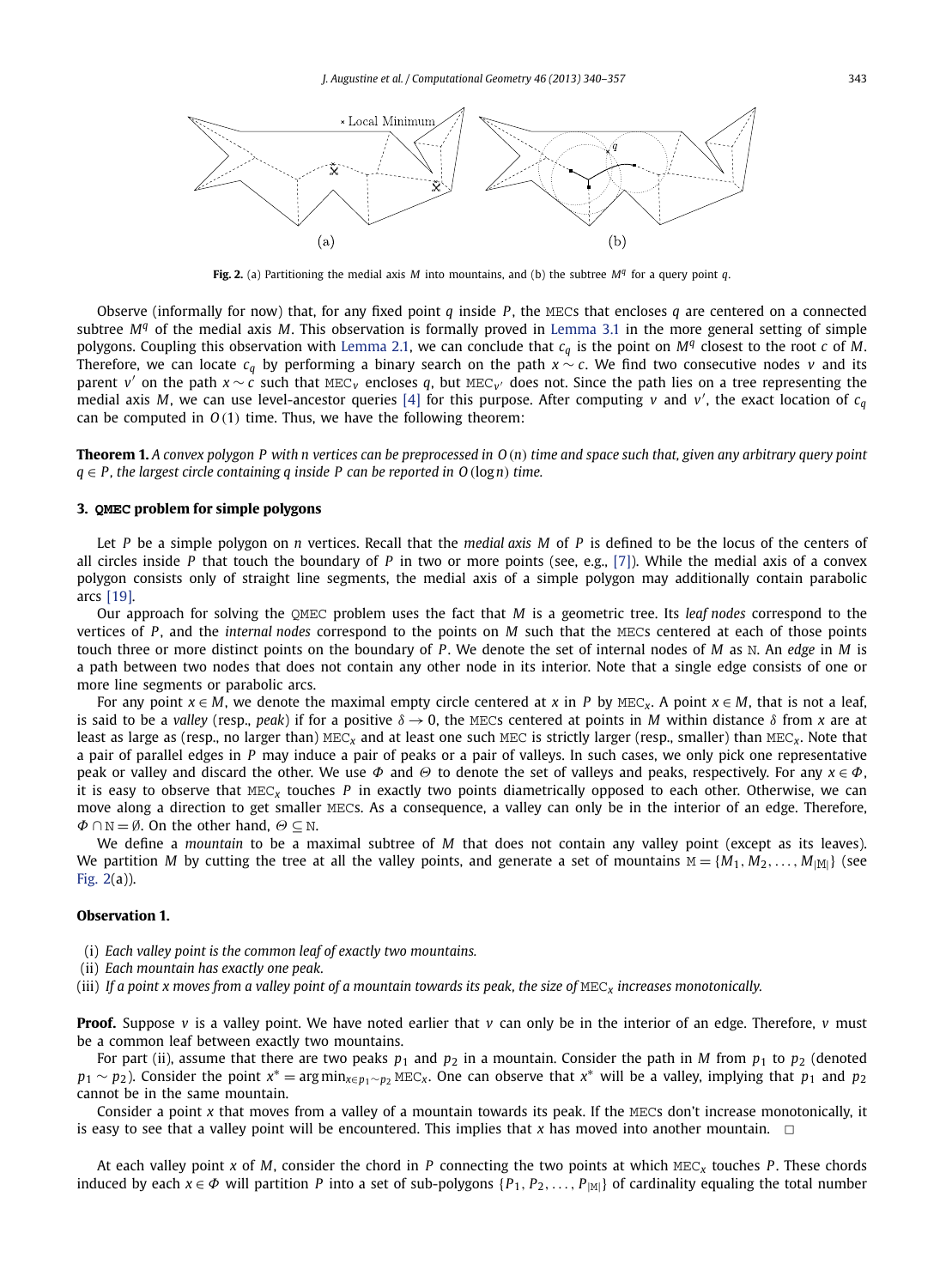<span id="page-4-0"></span>

**Fig. 3.** Proof of Lemma 3.1: (a) the general case, and (b) a special case where the points *a* and *b* are concave vertices of *P* .

of mountains because this partitioning ensures that the portion of *M* contained in each of these sub-polygons is a mountain containing a single peak.

Given a (query) point  $q \in P$ , let  $M^q \subseteq M$  denote the locus of the centers of all possible maximal empty circles in P that enclose *q* (see [Fig. 2\(](#page-3-0)b)). The following structural lemma plays a crucial role in designing our algorithm.

**Lemma 3.1.** *M<sup>q</sup> is a* (*connected*) *subtree of M.*

**Proof.** For the sake of contradiction, let us assume that  $M<sup>q</sup>$  is disconnected. Then, there are at least two distinct points  $t<sub>1</sub>$ and  $t_2$  on the medial axis such that (a) MEC<sub>t<sub>1</sub></sub> and MEC<sub>t<sub>2</sub> contain *q*, but (b) MEC<sub>t</sub> does not contain *q* for some *t* on the path</sub> along the medial axis connecting  $t_1$  and  $t_2$ .

Without loss of generality, we assume that such a *t* is not a node in *M*. Therefore, MEC*<sup>t</sup>* touches the simple polygon *P* at exactly two points, *a* and *b*. The chord  $[a, b]$  partitions *P* into two polygons  $P_{left}$  and  $P_{right}$  to the left and right of  $[a, b]$ respectively (see Fig. 3(a)). Note that, *t* also partitions the medial axis into two subtrees,  $M_{left}$  and  $M_{right}$ , such that  $t_1 \in M_{left}$ and  $t_2 \in M_{right}$ . For the rest of the proof, we use MEC<sub>t</sub> and  $P_{left}$  to denote the region enclosed by them. We now claim that

$$
\text{MEC}_{t_1} \subset P_{\text{left}} \cup \text{MEC}_t = P \setminus (P_{\text{right}} \setminus \text{MEC}_t). \tag{1}
$$

To show that Eq. (1) holds, we consider the following cases.

Case:  $MEC<sub>f1</sub>$  touches *P* at both *a* and *b*: This case is illustrated in Fig. 3(b). Here, *a* and *b* must be concave vertices that induce a straight line segment edge in the medial axis. Both  $t$  and  $t_1$  are on that edge; in particular,  $t_1$  will be to the left of *t*. It is now easy to infer that Eq. (1) holds.

Case: MEC<sub>t<sub>1</sub></sub> touches at most one of {*a*, *b*}: Let MEC<sub>t<sub>1</sub></sub> touch the other point  $d \notin \{a, b\}$  on the boundary of *P*. Clearly,  $d \in$  $P_{left} \setminus \text{MEC}_t$ . If we assume that  $\text{MEC}_t$ <sub>1</sub> also passes through a point  $d' \in P_{right} \setminus \text{MEC}_t$ , then it is impossible to construct  $MEC<sub>t1</sub>$  without properly enclosing some point outside *P*. Therefore, Eq. (1) holds.

By symmetry, we can also say that

$$
\text{MEC}_{t_2} \subset P_{\text{right}} \cup \text{MEC}_t = P \setminus (P_{\text{left}} \setminus \text{MEC}_t). \tag{2}
$$

Taking the intersection of Eqs. (1) and (2), we get

$$
\text{MEC}_{t_1} \cap \text{MEC}_{t_2} \subset (P_{\text{left}} \cup \text{MEC}_{t}) \cap (P_{\text{right}} \cup \text{MEC}_{t}) = (P_{\text{left}} \cap P_{\text{right}}) \cup \text{MEC}_{t} = \text{MEC}_{t} \quad (\text{since } (P_{\text{left}} \cap P_{\text{right}}) \subset \text{MEC}_{t}).
$$

This contradicts our assumption that *q* falls in  $MEC_{t_1}$  and  $MEC_{t_2}$ , but not in  $MEC_t$ .  $\Box$ 

**Corollary 2.** Let  $v \in M$  be such that  $MEC<sub>v</sub>$  does not contain q. Then  $M<sup>q</sup>$  is contained entirely in one of the subtrees of M obtained by *deleting v from M.*

**Corollary 3.** Consider two points  $u, v \in M$ , such that MEC<sub>*v*</sub> overlaps with MEC<sub>u</sub>. Let  $\alpha$  be a point in P such that  $\alpha \in \text{MEC}_V \cap \text{MEC}_u$ . *Then α will lie in all* MEC*s centered along the path from v to u in M.*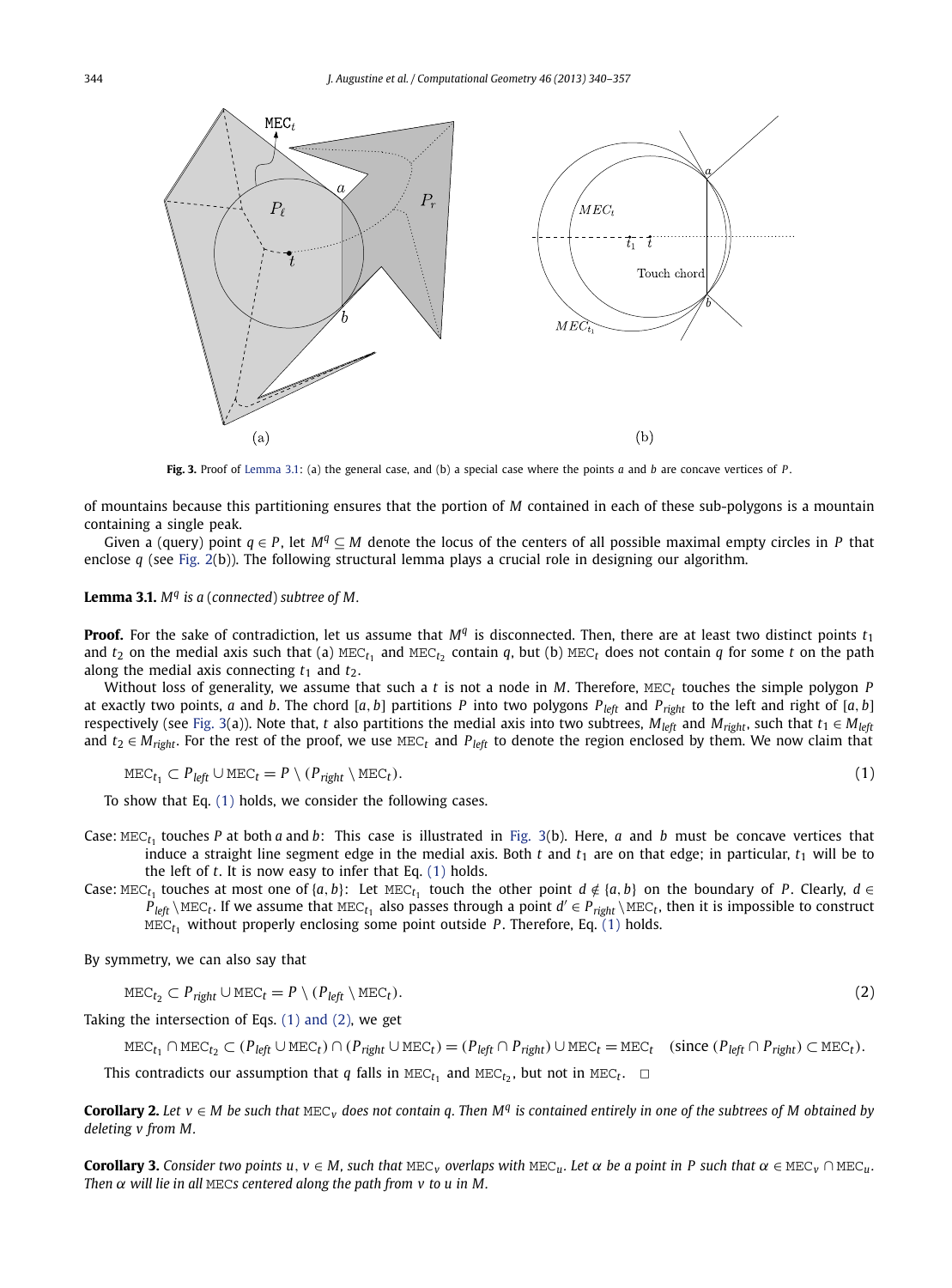<span id="page-5-0"></span>**Proof.** Since MEC<sub>*v*</sub> overlaps with MEC<sub>*u*</sub> and  $\alpha \in \text{MEC}_V \cap \text{MEC}_u$ , both *v* and *u* are points on  $M^{\alpha}$ . The result now follows immediately from [Lemma 3.1.](#page-4-0)  $\Box$ 

Before we delve into solving QMEC, in the next three subsections, we define three data structures that we use as building blocks.

# *3.1.* PLiCA*: Point location in circular arrangement*

The problem is to preprocess a set  $C = \{C_1, C_2, \ldots, C_n\}$  of circles of arbitrary radii, so that for any query point *q* in the plane, we need to quickly report if there exists a circle  $C_i \in \mathbb{C}$  such that  $q \in C_i$ . This can be achieved by using the concept of Voronoi diagrams in Laguerre geometry of circles in C [\[11\].](#page-17-0) Each cell of the Voronoi diagram is a convex polygon and is associated with a circle in C. The membership query is answered by performing a point location in the associated planar subdivision. The preprocessing time and space complexities are  $O(n \log n)$  and  $O(n)$  respectively, and the queries can be answered in *O(*log*n)* time.

#### *3.2.* QiM*: Query-in-Mountain*

Given a mountain  $M_i \in M$ , we must preprocess it such that given a query point *q* inside *P* such that  $M_i \cap M^q \neq \emptyset$  (and a point  $x \in M_i \cap M^q$ , our task is to report the largest MEC centered at a point on  $M_i$  that contains q. Note that if the center moves from *x* towards the peak of *Mi* , the size of the MEC increases monotonically. Thus, we can apply the algorithm proposed in Section [2](#page-2-0) for the convex polygon case to identify the largest MEC containing *q*, and centered on  $M_i \cap M_q$ . The preprocessing time and space complexities for the mountain  $M_i$  are both  $O(|P_i|)$ , and the query time is  $O(\log |P_i|)$ , where  $|P_i|$  denotes the number of edges in the sub-polygon  $P_i$  that induces  $M_i$ . Since the set of mountains and sub-polygons are partitions of the medial axis *M* and the polygon *P* , respectively, all the mountains can be preprocessed for the QiM queries in *O(n)* time.

# *3.3.* QiC*: Query-in-Circle (problem definition and bounds)*

The QiC is a simplification of the QMEC problem in which, in addition to *P* and its medial axis *M*, a node *v* of *M* is specified as part of the input for preprocessing. We are promised that the query point *q* will lie inside MEC*<sup>v</sup>* . As in QMEC, we are to report the largest MEC *Cq* that contains *q*. We defer the details of our solution for the QiC problem to Section [3.6,](#page-7-0) where we prove the following theorem.

**Theorem 4.** *There exists a solution for* QiC *that takes O(n* log*n) time and O(n) space for preprocessing. Queries can be answered in O(*log*n) time.*

To solve QMEC, we employ a divide-and-conquer strategy that divides the medial axis into smaller pieces. On these smaller pieces, we employ QiC. We remark in Section [3.6](#page-7-0) how the solution to the QiC problem on the entire medial axis can be adapted to restricted portions of the medial axis. For now, we note that the preprocessing time and space of QiC scale with the size of the portion of the medial axis that is preprocessed. On a portion *M*<sup>∗</sup> of the medial axis, the preprocessing time and space are *O(n*<sup>∗</sup> log*n*∗*)* time and *O(n*∗*)*, respectively, where *n*<sup>∗</sup> is the number of edges of *P* that induce<sup>4</sup> the edges in *M*<sup>∗</sup> (cf. [Corollary 7\)](#page-10-0).

# **Algorithm 1** Preprocessing for QMEC on a simple polygon *P* .

```
Require: A simple polygon P .
```
- 3: Construct a secondary PliCA data structure on the MECs centered on valley points of *M*.
- 4: Construct a list  $(M_1, M_2, ...)$  of mountains and preprocess each mountain for  $Q \text{ in } M$ .

- 7:  $T \leftarrow$  Decompose(*M*).
- 8: **for** each node  $t \in T$  **do**
- 9: Let  $M^t \subseteq M$  be the subtree associated with *t*.
- 10: Let *v<sup>t</sup>* be the centroid of *M<sup>t</sup>* (cf. [Lemma 3.2\)](#page-6-0).

12: **end for**

<sup>1:</sup> Compute the medial axis *M* of *P* .

<sup>2:</sup> Construct a PLiCA data structure on MECs centered on nodes of *M*.

<sup>5:</sup> Partition *P* into sub-polygons  $P_1$ ,  $P_2$ ,  $\ldots$  such that each  $P_i$  is associated with its corresponding  $M_i$ . (Recall that this can be performed by cutting along diameters of MECs centered on valley points.)

<sup>6:</sup> Preprocess P and its sub-polygons (in  $O(n)$  time and space) such that, given a query point q, the sub-polygon that contains q can be reported efficiently (in *O(*log*n)* time). Call this data structure *D*.

<sup>11:</sup> Preprocess MEC<sub>v</sub><sup>*t*</sup> for Q<sub>i</sub>c with the additional promise that the largest empty circle  $C_q$  that contains query point *q* is centered on *M<sup>t</sup>*. Associate this QiC data structure with *t*.

<sup>&</sup>lt;sup>4</sup> We say that an edge  $e_P$  in *P* induces an edge  $e_M$  in *M* if for some point *x* in the interior of  $e_M$ , MEC<sub>*x*</sub> touches  $e_P$ .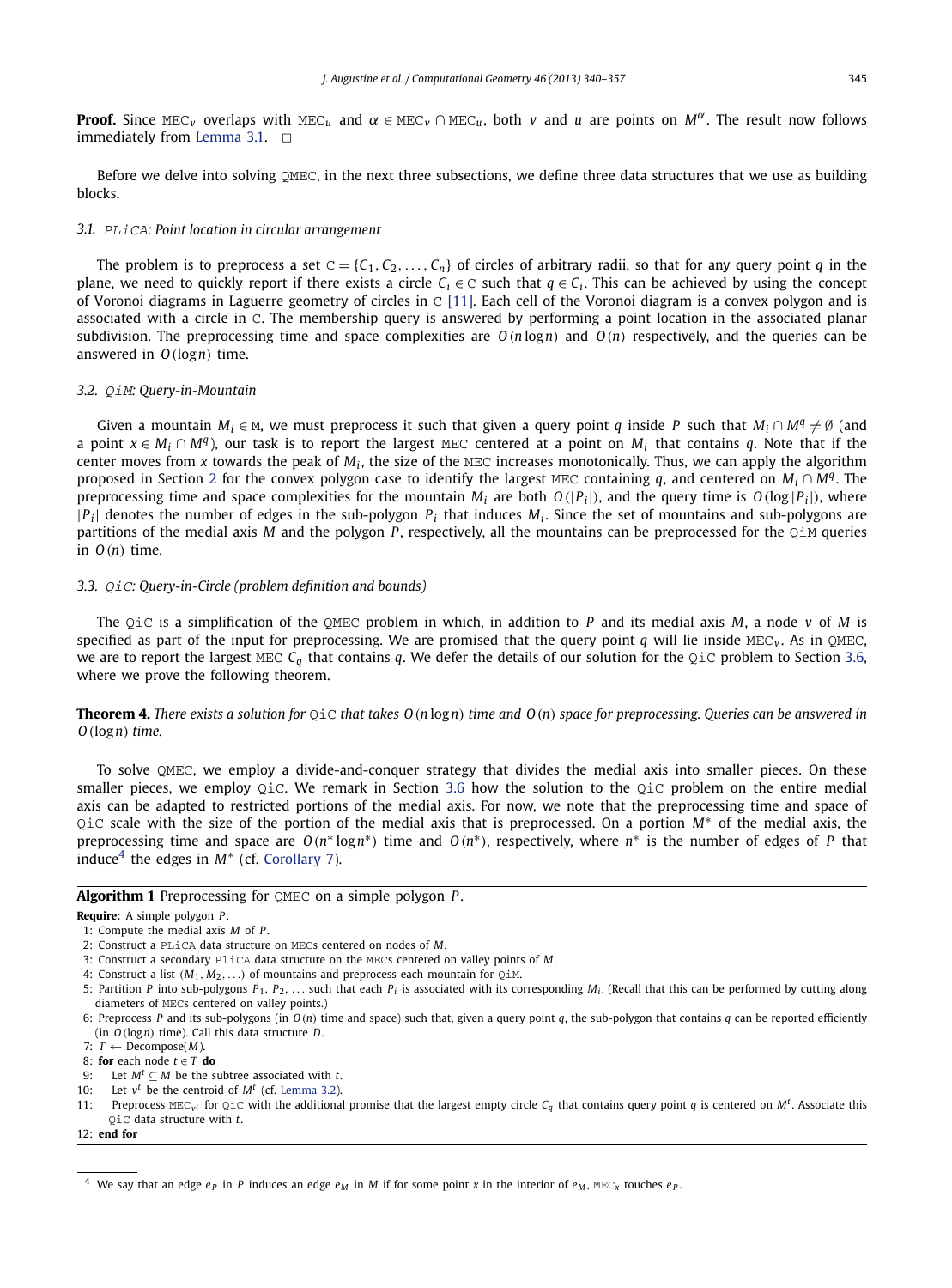#### <span id="page-6-0"></span>**Algorithm 2** Decompose(*M*).

**Require:** A tree *M* with *n* nodes. **Ensure:** A divide-and-conquer tree *T* that decomposes *M*. 1: **if**  $n = 1$  **then** 2: **return** a tree with the single node. 3: **end if** 4: Find the centroid (cf. Lemma 3.2) of *M* that will decompose *M* into subtrees *M*1, *M*2, *...* 5: Create a node node with a list child of child pointers. 6: Associate *M* with node. 7: **for** each subtree *M<sup>i</sup>* **do** 8: node.child[i]  $\leftarrow$  Decompose( $M^i$ ). 9: **end for**

# **Algorithm 3** Query phase of QMEC on a simple polygon *P* with query point *q*.

**Require:** Query point *q* and all the data structures created in the preprocessing phase.

- {We can use the PLiCA data structure for the following condition.}
- 1: **if** *q* falls inside some MEC centered on a node *v* of *M* **then**
- 2: {We are in the affirmative case.}
- 3: Find the node *t* in *T* whose centroid is *v*.
- {In the next step, *v*<sup>∗</sup> is the centroid of the subtree of *M* associated with *t*∗.}
- 4: Find (in *T*) the farthest ancestor  $t^*$  of  $t$  such that  $MEC_{\gamma^*}$  contains *q*.
- 5: *Cq* ← circle returned by querying the QiC data structure associated with *<sup>v</sup>*∗.
- 6: Return *Cq* .
- 7: **else**
- 8: {We are in the negative case.}
- 9: **if** *q* falls in some MEC centered on a valley point *p* **then**
- 10: {*p* is a valley point connecting exactly two mountains *A* and *B*.}
- 11: *Cq* is the larger of the MECs returned by querying the QiM data structures associated with *A* and *B*.
- 12: Return  $C_q$ .
- 13: **else**
- 14: Use data structure *D* to find the sub-polygon *P<sup>q</sup>* that contains *q*.
- 15:  $C_q$  ← circle returned by querying the QiM data structure associated with  $P^q$ .<br>16: **Return C**<sub>q</sub>
- 16: Return  $C_q$ <br>17: **end if**
- end if

#### 18: **end if**

# *3.4. Preprocessing for the* QMEC *problem*

[Algorithm 1](#page-5-0) outlines the steps in the preprocessing phase. The first [6](#page-5-0) steps are straightforward. Before we explain the subsequent steps, we state (for the sake of completeness) a well-known lemma.

**Lemma 3.2.** (See [\[12\].](#page-17-0)) Every tree M with n nodes has at least one node v whose removal splits the tree into subtrees with at most  $\lceil \frac{n}{2} \rceil$ *nodes. The node v is called the centroid of M.*

In line number [7](#page-5-0) we call Algorithm 2 (recursively) to build a centroid decomposition tree *T* . We partition using the centroid (cf. Lemma 3.2) in order to ensure that *T* is balanced.

The centroid decomposition is constructed in anticipation of the query phase. Suppose *q* is a query point. If *q* lies in  $MEC<sub>v</sub>$ , where *v* is the centroid associated with the root of T. Then, we can use the  $QiC$  attached to the root (in line number [11\)](#page-5-0). If, on the contrary,  $q \notin \text{MEC}_V$ , then from [Corollary 2](#page-4-0) we know that only one of the subtrees rooted at *v* will contain M<sup>*q*</sup>, thereby allowing us to recurse into that subtree until we find the centroid whose MEC encloses *q*. To facilitate this recursion, we must provide a way to find the correct subtree to recurse into. For this, we consider the geometry of the polygon *P* . Let  $MEC<sub>v</sub>$  touch the polygon *P* at *k* ( $\geqslant$  3) points. Consider the partitioning of *P* into *k* sub-polygons, apart from the one containing *v*, by inserting chords as shown in [Fig. 4.](#page-7-0) These *k* sub-polygons correspond to the *k* subtrees of *M* obtained by removing *v*. It is easy to see now that a point location data structure will suffice. In the query phase, we can simply find the sub-polygon that contains *q* and recurse into the corresponding subtree.

In lines [8 to 12,](#page-5-0) for each node t of T we associate an appropriate subtree  $M^t$  of M along with the centroid  $v^t$  of  $M^t$ . Additionally, we will construct a QiC data structure associated with *t* with the additional promise that the largest empty circle *Cq* that contains query point *q* is centered on *M<sup>t</sup>* .

**Lemma 3.3.** The time and space required for preprocessing P are  $O(n \log^2 n)$  and  $O(n \log n)$ , respectively.

**Proof.** The medial axis *M* of a simple polygon can be computed in *O(n)* time [\[7\].](#page-17-0) Once we have *M*, the partition of *M* into mountains, and the associated partitioning of *P* can be done in  $O(n)$  time. The data structure for the planar point location can easily be obtained in  $O(n \log n)$  time and  $O(n)$  space. The PLiCA data structure for all the MECs centered at the nodes of *M* requires  $O(n \log n)$  time and  $O(n)$  space.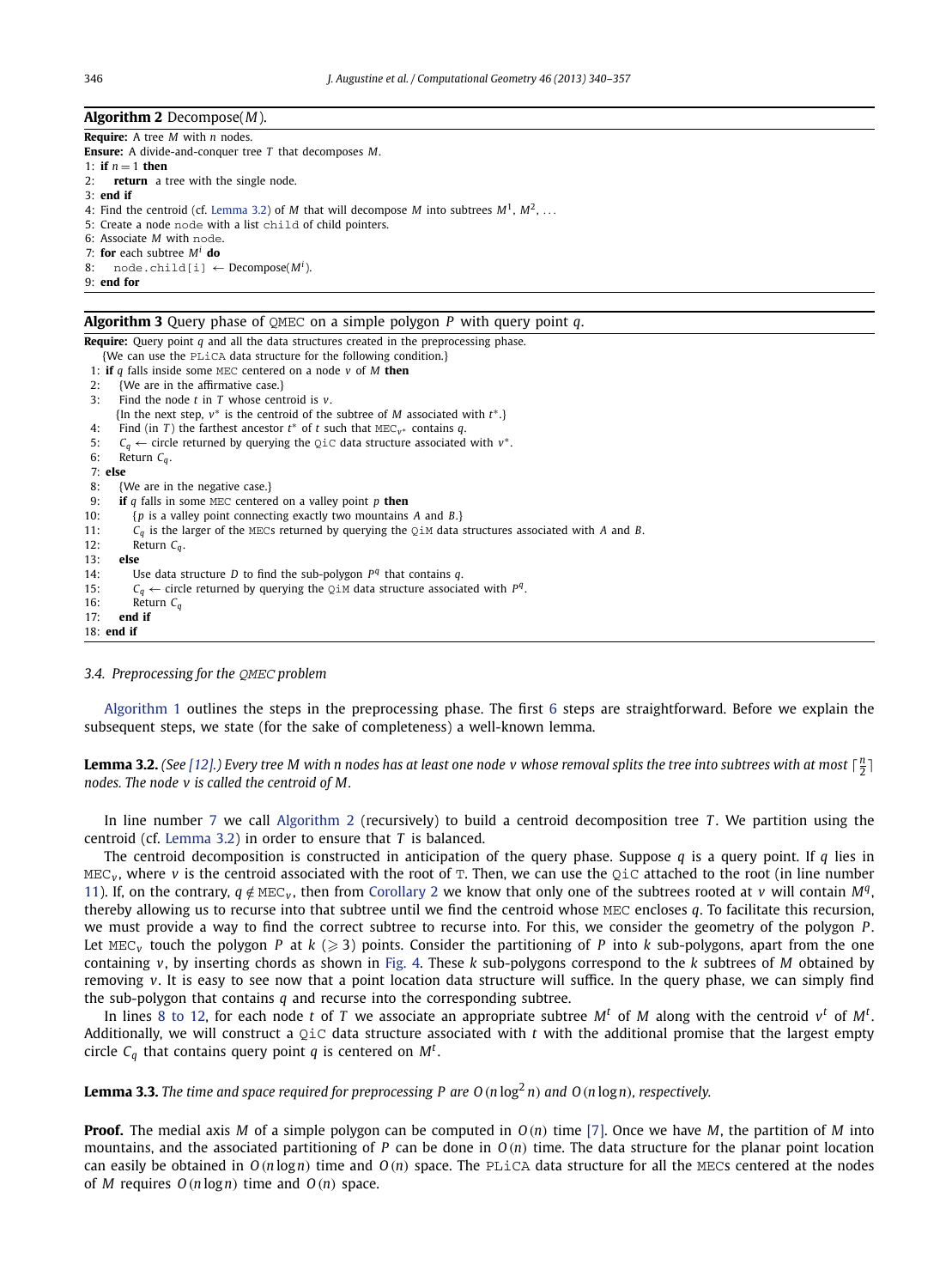<span id="page-7-0"></span>

**Fig. 4.** The divide and conquer search structure.

Consider a level  $\ell$  in the tree T. Each node in level  $\ell$  implements the QiC data structure on a portion of the medial axis that is disjoint from the portion addressed by other QiC implementations in the same level. Therefore, the preprocessing times and spaces of all QiCs at any level  $\ell$  is  $O(n\log n)$  and  $O(n)$  respectively. Since there are  $O(\log n)$  levels in T, the total preprocessing time and space for all QiCs is  $O(n \log^2 n)$  and  $O(n \log n)$ , respectively.  $\Box$ 

## *3.5.* QMEC *query*

As discussed in [Algorithm 3,](#page-6-0) in the query phase with a point *q*, we first test whether *q* lies in the MEC centered at any node *v* of the medial axis. This can be performed using the PLiCA data structure (see Section [3.1\)](#page-5-0) built over the set of MECs centered at all the nodes in *M*. We now need to consider two cases:

**Affirmative case:** There exists a node *v* in *M* such that MEC*<sup>v</sup>* contains *q*. From *t* ∈ *T* corresponding to *v* we move upward in the centroid tree *T* following the parent pointers to identify a node *t*<sup>∗</sup> ∈ *T* at the highest level such that the MEC centered at *v*∗, the medial axis node of the subtree associated with *t*∗, contains *q*. Our choice of *v*<sup>∗</sup> coupled with [Corollary 2](#page-4-0) imply the following lemma.

**Lemma 3.4.** Let M<sup>∗</sup> be the subtree of M associated with  $t^* \in T$  and let v<sup>∗</sup> be the centroid of M<sup>\*</sup>. Then, M<sup>*q*</sup> ⊆ M<sup>\*</sup> and MEC<sub>V</sub><sup>∗</sup> contains q.

Lemma 3.4 ensures all the prerequisites for QiC, so we can query the QiC data structure associated with node *t*<sup>∗</sup> and correctly obtain *Cq*.

**Negative case:** There exists no node *v* in *M* such that MEC<sub>*v*</sub> contains *q*. In this case,  $M<sup>q</sup>$  cannot span more than two mountains as otherwise  $M<sup>q</sup>$  must include a node in *M*. If *q* falls in an MEC centered at a valley point *p*, we query the  $Q \text{i} M$ data structure associated with the two polygons connected by *p*. Otherwise, the center of *Cq* lies in only one mountain, the mountain that contains *q*. We identify the sub-polygon *Pi* in the planar subdivision that contains *q* using the data structure D (see line number [6](#page-5-0) of [Algorithm 1\)](#page-5-0). Finally, we can compute  $C_q$  by performing the QiM query in  $M_i$ , the mountain associated with  $P_i$ .

**Theorem 5.** Given a simple polygon P, we can preprocess it in O (n  $log^2 n$ ) time and O (n  $log n$ ) space, such that for a query point  $q \in P$ , *the largest circle Cq in P , that contains q, can be reported in O(*log*n) time.*

**Proof.** The correctness follows from the above discussion. Preprocessing time and space have already been established in [Lemma 3.3.](#page-6-0) We now analyze the query time. The PLiCA query requires *O(*log*n)* time [\[11\].](#page-17-0) If we are in the affirmative case, then finding the node *<sup>v</sup>*<sup>∗</sup> at the maximum level in *<sup>T</sup>* such that *<sup>q</sup>* ∈ MEC*v*<sup>∗</sup> needs another *<sup>O</sup>(*log*n)* time. The QiC query for MEC*v*<sup>∗</sup> can be executed in *O(*log*n)* time [\(Lemma 3.8\)](#page-10-0). In the negative case, finding the appropriate sub-polygon and then performing the  $Q_iM$  query requires  $Q(\log n)$  time.  $\Box$ 

# *3.6. Description of the* QiC *data structure*

Recall from Section [3.3](#page-5-0) that the QiC data structure preprocesses the medial axis and a specified node *v* such that when queried with a point  $q \in \text{MEC}_V$ , the largest MEC containing *q* can be reported efficiently.

We use the concept of *guiding circles* associated with node  $v \in M$  to find  $C_q$ . Let R be an array containing the radii of the MECs centered at all the nodes in *M*, sorted in increasing order.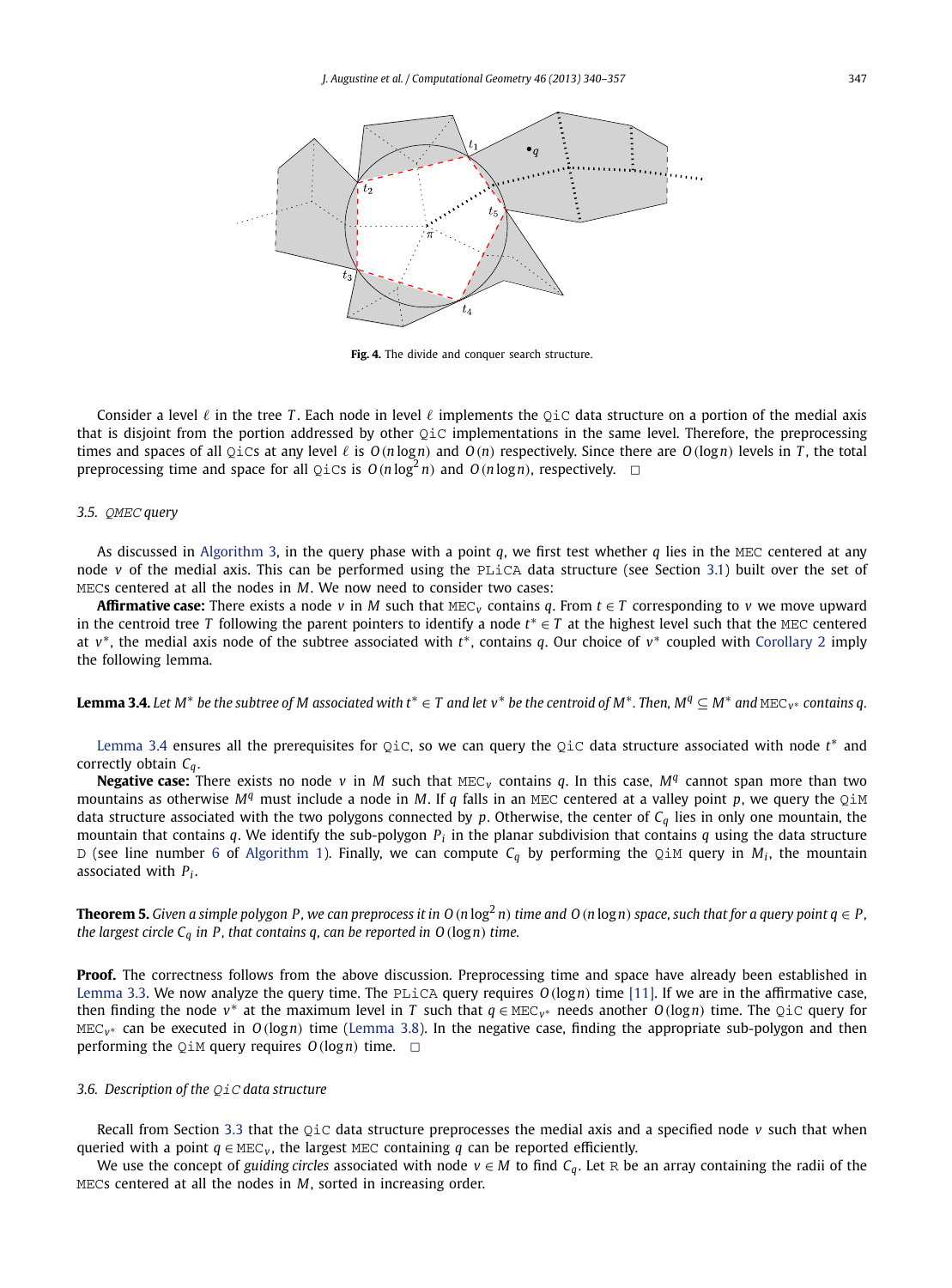<span id="page-8-0"></span>

**Fig. 5.** For the sake of intuition on the construction and usefulness of guiding circles, we show a path *Π* laid out on the *x*-axis.

**Definition 1** *(Guiding circles of a node v of M).* An MEC *C* centered somewhere on *M* is called a guiding MEC of the node *v* of *M* if (i) its radius is in R, (ii) every MEC on the path from  $\nu$  to the center of *C* in *M* (both inclusive) is no larger than *C*, and (iii) *C* overlaps<sup>5</sup> with MEC<sub>*v*</sub>. (See Fig. 5 for an illustration of guiding circles on a single path from *v*.) We denote the set of guiding circles of the node  $v \in M$  by  $S_v$ .

# *3.6.1. Computing* <sup>S</sup>*<sup>v</sup>*

We can compute S*<sup>v</sup>* by adapting either depth-first search or breadth-first search traversal on *M* starting from *v*. As we traverse *M* using (say) depth first search starting from *v*, we keep track of the largest MEC along the path from *v* to the current position in the traversal. When we encounter an MEC *C* that fits our definition of a guiding circle, we include *C* in  $S_v$  along with the id of the mountain in which it is centered.

| <b>Algorithm 4</b> Preprocessing phase of $Qic$ .                   |  |
|---------------------------------------------------------------------|--|
| <b>Require:</b> Polygon P, its medial axis M and a vertex $v$ of M. |  |

1: Compute the radii of MECs centered at nodes of  $M$  and store them in a sorted array  $R_v$ .

- 2: Compute the guiding circles S*<sup>v</sup>* of node *v*. {We can use an adaptation of either depth first search or breadth first search.}
- 3: To each *C* ∈ S*<sup>v</sup>* centered at *c*, attach the mountain id of the mountain containing *c*.

4: For each  $r \in \mathbb{R}_v$ , attach the set  $S_v^r \triangleq \{s \in S_v |$  radius of s is r}. {In Lemma 3.6, we will see that, for any  $r, |S_v^r|$  is a constant.}

Before we provide the pseudocode for the query phase, we establish a few lemmas. Recall from [Lemma 3](#page-4-0) that if a guiding circle *C* contains *q*, then every guiding circle from MEC*<sup>v</sup>* to *C* will contain *q*. The proof for the following lemma follows from the definition of guiding circles.

**Lemma 3.5.** *Let Π be the path on M from v to some guiding circle C .*

- 1. *The radii of guiding circles along Π are non-decreasing.*
- 2. *Furthermore, if*  $r \in \mathbb{R}$  *is the radius of* C and  $r_v$  *is the radius of* MEC<sub>*v*</sub>, *then for every*  $r' \in \mathbb{R}$  *such that*  $r_v \le r' \le r$ *, there is at least one guiding circle of radius r in the path from v to the center of C .*

**Corollary 6.** Given a query point q, let  $\rho_q$  be the radius in  $R_v$  such that  $\exists C\in S_v^{\rho_q}$  that contains q but  $\forall r>\rho_q,$   $\nexists C\in S_v^r$  that contains q. *Then, for every r'*  $\in$   $\mathbb{R}_v$  *such that r'*  $\leqslant \rho_q$ ,  $\exists C \in \mathbb{S}_v^{r'}$  *that contains q.* 

Corollary 6 will allow us to perform a binary search for *ρ<sup>q</sup>* which in turn will lead us to the largest guiding circles in S*<sup>v</sup>* that contain *q*. The following lemma ensures that the binary search will run in *O(*log*n)* time.

**Lemma 3.6.** *For any*  $r \in R_v$ *,*  $|S_v^r|$  *is bounded by a constant.* 

<sup>5</sup> We say that two circles overlap if they have a common point in their interior.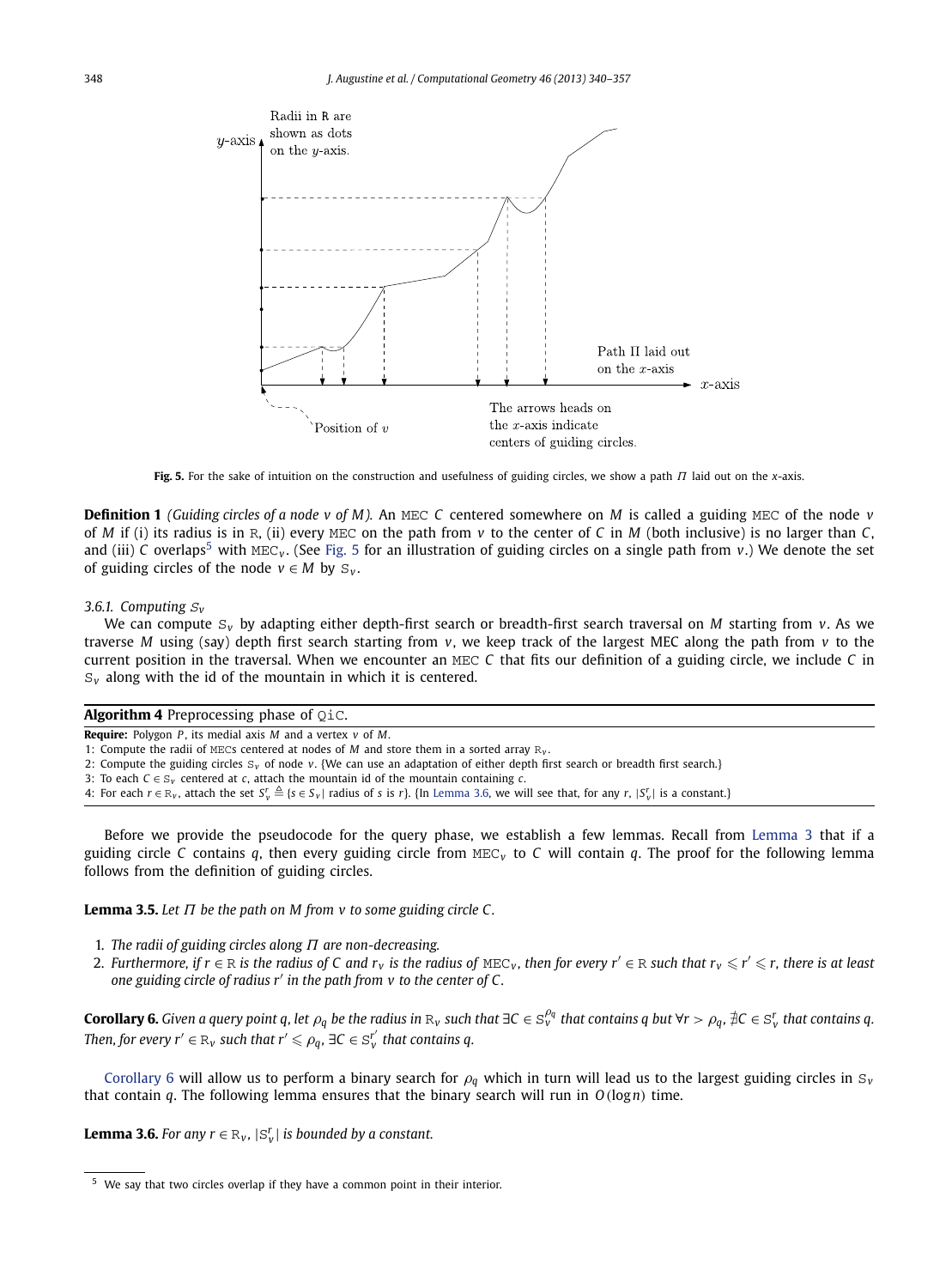<span id="page-9-0"></span>

**Fig. 6.** (a) Bounding  $|S|$ , and (b) illustration of [Lemma 3.6.](#page-8-0)

**Proof.** Consider any  $r \in \mathbb{R}$ . Recall that  $S_v^r$  is the MECs of radius  $r$  in  $S_v$ . Since MECs centered at nodes of *M* have distinct radii, at most one MEC in  $S_v^r$  can be centered at a node. For convenience, therefore, we assume that MECs in  $S_v^r$  are not centered at any node of *M*.

By the condition (ii) of [Definition 1,](#page-8-0)  $r_v \le r$ . Also recall that every MEC in  $S_v$  must intersect MEC<sub>*v*</sub> (see Fig. 6(a)). Therefore, every MEC in  $S_v^r$  must lie entirely within a circle  $\chi$  of radius  $r_v + 2r$  centered at *v*. Thus, we need to prove that the number of guiding circles of radius *r* at node *v* inside *χ* is bounded by a constant.

Let us consider a point  $\alpha$  that is either inside or on the boundary of P. Let  $S_v^r(\alpha) \subseteq S_v^r$  be the set of MECs in  $S_v^r$  that enclose  $\alpha$ . Consider any MEC  $C \in S_v^r(\alpha)$ ; let *c* be its center. Let  $p_1$  and  $p_2$  be the two points at which *C* touches the boundary of the polygon *P*. The chord  $p_1p_2$  must intersect the medial axis (see Fig. 6(b)). Note that, the points *v* and *c* lie on different sides of  $p_1p_2$ . On the contrary, if *v* and *c* lie in the same side of  $p'_1p'_2$ , where  $p'_1$  and  $p'_2$  are the points of contact of the said MEC and the polygon *P*, then we can increase the size of the MEC by moving its center *c* towards  $v$  along the medial axis (see Fig. 6(b)), which will lead to the contradictory conclusion that  $C \notin S_v^r$ . Thus, we have  $\angle p_1 \alpha p_2 \geqslant \pi/2$ . Again, the angles subtended by different MECs in  $S^r_{\nu}(\alpha)$  are disjoint. These two facts imply that  $|S^r_{\nu}(u)|\leqslant 4.$  In other words, any point inside the circle  $\chi$  can be enclosed by at most four different circles of  $S_v^r$ . We need to compute  $|S_v^r|$ . Let us consider a function  $η(α)$  defined as the number of circles in  $S_v^r$  that overlap at the point  $α$ ,  $α ∈ χ$ . Clearly,  $η(α) ≤ 4$  for all  $\alpha \in \chi$ . The total number of circles in  $S_v^r$  can be bounded as follows:

Total area of circles in  $\mathrm{S}^r_\mathrm{v} \leqslant \int_{\alpha = (x,\,y) \in \chi} \eta(\alpha)\, \mathrm{d}x \mathrm{d}y \leqslant 4\pi \, (r_\mathrm{v} + 2r)^2.$ 

Therefore, 
$$
|S_v^r| \le \frac{4\pi (r_v + 2r)^2}{\pi r^2} \le \frac{4\pi (3r)^2}{\pi r^2} = 36.
$$
  $\Box$ 

#### *3.6.2. Answering* QiC *query*

Given a query point *q* and a node *v* in *M* such that  $q \in \text{MEC}_v$ , we compute  $C_q$  as follows. Let  $\rho \in \text{R}$  be the radius of the largest guiding circle in  $S_v$  containing *q*, and  $S_v^{\rho}(q)$  be all the members of  $S_v$  with radius  $\rho$  that contain *q*. We report  $C_q$ by executing the steps in Algorithm 5.

# **Algorithm 5** Query phase of QiC.

**Require:** A query point *q* lying inside MEC*<sup>v</sup>* .

 $\{We$  want to find  $\rho \in \mathbb{R}_v$  such that  $\exists C \in \mathbb{S}_v^{\rho}$  that contains *q* but  $\forall r > \rho$ ,  $\nexists C \in \mathbb{S}_v^r$  that contains *q*.}

1: Perform a binary search in the array  $R_v$  to identify  $\rho \in R_v$ . This also returns the members in  $S_v^{\rho}(q)$ . Note that, each member  $C \in S_v^{\rho}(q)$  is attached with its corresponding mountain-id.

2: For each member in  $C \in S_v^{\rho}(q)$ , locate the largest MEC containing *q* in the mountain attached to *C* by executing the QiM query algorithm.

Lemmas 3.7 and 3.8 state the correctness and complexity.

 ${\bf L}$ emma 3.7. At least one of the circles in  ${\rm S}_v^\rho(q)$  is centered at some point on the mountain in which C<sub>q</sub> is centered.

<sup>3:</sup> Report  $C_q$  as the largest one among the MECs obtained in Step 2.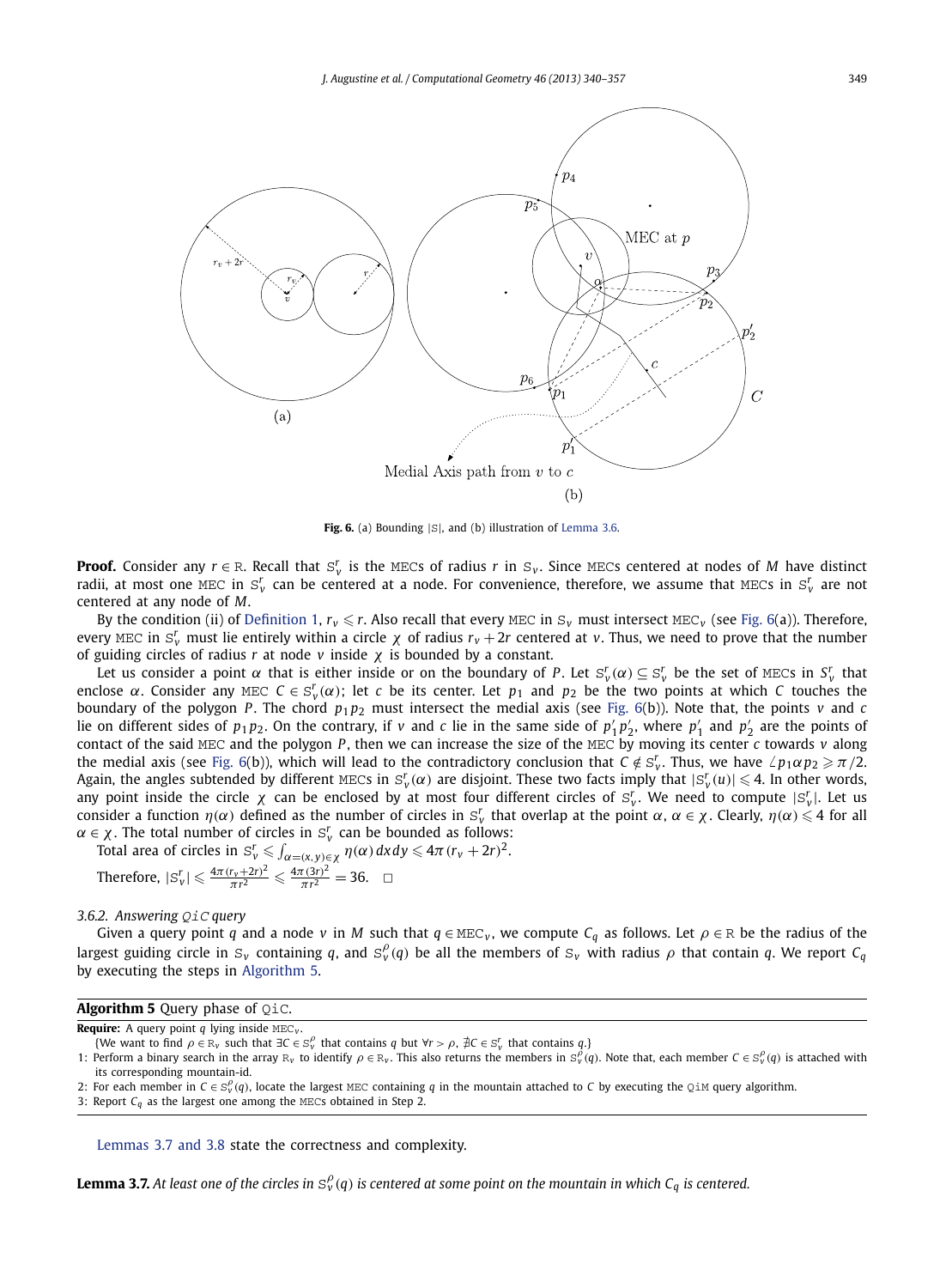<span id="page-10-0"></span>**Proof.** Since *M<sup>q</sup>* is a subtree of *M* [\(Lemma 3.1\)](#page-4-0), if we explore all the paths in *M* from node *v* towards its leaves, the center *cq* of *Cq* is reached in one of these paths, say *Π*. Let *<sup>C</sup>* be the last guiding circle when going from *<sup>v</sup>* to *cq*. Let the center of *C*<sup> $\prime$ </sup> be *c*<sup> $\prime$ </sup>. As a consequence of [Lemma 3.5,](#page-8-0) *C*<sup> $\prime$ </sup>  $\in$  S<sup>*p*</sup><sub> $\prime$ </sub>(*q*). Suppose for the sake of contradiction, *C*<sup> $\prime$ </sup> is not centered on the same mountain on which *cq* is centered. Then, between *<sup>c</sup>* and *cq* there is a valley point *α* on the path *Π*, such that the radius of MEC*α* is less than the radius of MEC*c* . Also, there exists another point *β* on the path *Π* between *α* and *cq* such that the radius of MEC*<sup>β</sup>* is equal to the radius of MEC*v* . Since the radius of MEC*<sup>β</sup>* matches with an element of R, MEC*<sup>β</sup>* must also be a guiding circle. This contradicts our assumption that *C'* is the last guiding circle between *v* and  $c_q$ .  $\Box$ 

### **Lemma 3.8.**

- (i) *For a node v,*  $S_v$  *can be computed in*  $O(n \log n)$  *time and*  $O(n)$  *space.*
- (ii) If the query point q lies in  $MEC_v$ , then  $C_q$  can be computed in  $O(\log n)$  time.

**Proof.** (i) First of all, note that  $|R| \in O(n)$ . The breadth first search in *M* needs  $O(n)$  time. The time for computing the members in  $S_v$  is  $\sum_{r \in R} |S_v^r| = O(|R|)$  (by [Lemma 3.6\)](#page-8-0), which may be  $O(n)$  in the worst case. A sorting of the members in  $S_v$  with respect to their radii is required; this takes  $O(n \log n)$  time. Once sorted, attaching  $S_v^r$  with each  $r \in R$  will take *O(n)* time. The space requirement can be argued similarly.

(ii) If  $q \in MEC_v$ , the binary search in S<sub>v</sub> considers at most  $O(log |R|) = O(log n)$  distinct radii. For each radius, the number of guiding circles inspected to find whether any one contains *q* is bounded by a constant (see [Lemma 3.6\)](#page-8-0). Thus *ρ*, the largest radius among the guiding circles of node  $\nu$  that contains  $q$ , can be identified in  $O(\log n)$  time.

Let  $S_v^{\rho}(q)$  denote the set of guiding circles of node *v* of radius  $\rho$  that contains *q*. Each of them is attached with the corresponding mountain-id. For each member in  $C \in S_v^{\rho}(q)$ , we invoke QiM query to find the largest MEC in the associated mountain  $M_i$ ; this takes  $O(\log|M_i|)$  time, where  $M_i$  may be  $O(n)$  in the worst case (see Section [3.2\)](#page-5-0).  $\Box$ 

**Corollary 7.** *Suppose* QiC *is restricted to a connected M*<sup>∗</sup> ⊆ *M, i.e., v* ∈ *M*<sup>∗</sup> *and M<sup>q</sup>* ⊆ *M*∗*. Suppose further that n*<sup>∗</sup> *edges of P induce the edges in M. Then, the preprocessing time and space for* QiC *are O(n*<sup>∗</sup> log*n*∗*) and O(n*∗*), respectively. The query time will be O(*log*n*∗*).*

**Proof.** We can restrict our R to radii of MECs centered on nodes only in *M*∗. Hence |R| ∈ *O(n*∗*)*. Rest of the proof follows from the previous discussion.  $\Box$ 

**Proof of Theorem 4.** The proof follows from [Lemma 3.7](#page-9-0) and Lemma 3.8. □

# **4. QMEC problem for point set**

The input consists of a set of points  $P = \{p_1, p_2, \ldots, p_n\}$  in  $\mathbb{R}^2$ . The objective is to preprocess P such that given any arbitrary query point  $q \in \mathbb{R}^2$ , the largest circle  $C_q$  that does not contain any point of *P* but contains *q*, can be reported quickly. Observe that, if *q* does not lie in the interior of the convex hull of *P* , then we can easily report a circle of infinite radius passing through *q*, that does not overlap with *P* . So, in the rest of this section, we shall consider the case where *q* lies in the interior of the convex hull of *P* .

Consider the Voronoi diagram of *P* . Observe that the MEC centered at any *Voronoi vertex* touches at least three points of *P* . To simplify our presentation, we assume that MECs centered at Voronoi vertices are of distinct sizes. In the course of our algorithm, we treat the Voronoi diagram of *P* , as a plane graph *G*. To keep *G* within a finite region, we insert artificial vertices, one for each unbounded edge in the Voronoi diagram of *P* , so that *G* is the plane graph of the Voronoi diagram of *P* with each unbounded edge clipped at its corresponding artificial vertex. In placing the artificial vertices, we ensure that (i) every MEC centered at an artificial vertex must be larger than all the MECs centered at Voronoi vertices, and (ii) the MECs centered at artificial vertices do not overlap pairwise within the convex hull of *P* . They may overlap outside the convex hull of *P* . The second condition ensures that there exists no query point *q*, in the convex hull of *P* , which can be enclosed by more than one MEC centered at artificial vertices. From now onwards, we will use the term *vertices of G* to collectively refer to Voronoi vertices and artificial vertices. We will use both the geometric and graph theoretic properties of *G*. In particular, to achieve the sub-quadratic preprocessing time, we use the classical planar separator theorem [\[16\].](#page-17-0) The intuition is as follows.

Consider the following naive approach to solving QMEC on points. Suppose we store the MECs of vertices in *G* in a PLiCA data structure. Suppose, furthermore, that we preprocess each vertex for OiC adapted for points set. We note that here also the QiC data structure of a vertex can be implemented using guiding circles (cf. Section [4.1](#page-14-0) for details). Given an arbitrary query point *q* in the convex hull of *P*, we know that *q* lies in at least one of the MECs centered on vertices,<sup>6</sup> so

<sup>6</sup> The MECs on vertices can be thought of as circumcircles of triangles in the Delaunay triangulation of *P* and therefore the union of these MECs covers the entire convex hull region.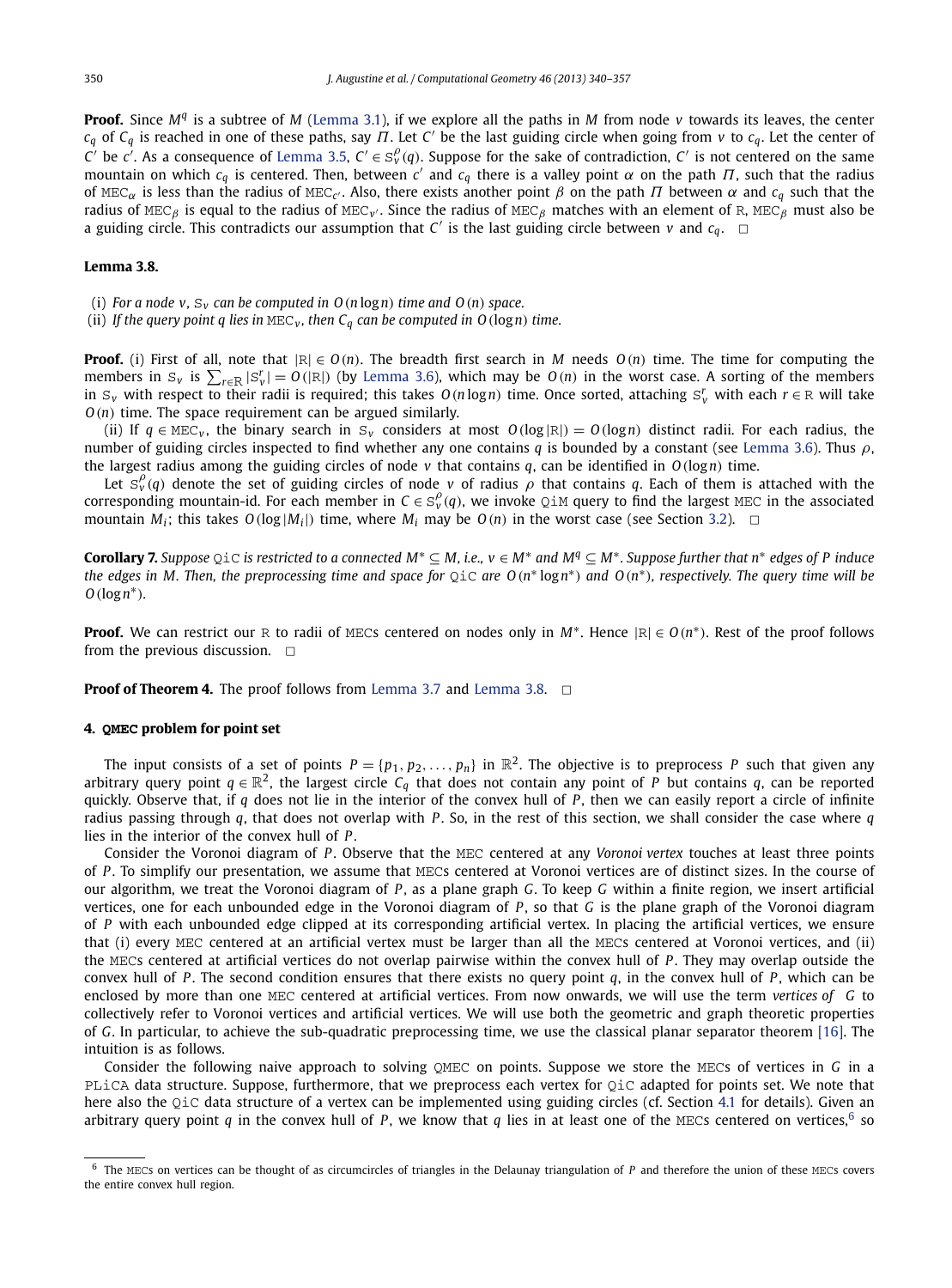<span id="page-11-0"></span>we can locate one such MEC, say MEC*<sup>v</sup>* for some vertex *v*. We can execute the QiC *query for the point set* to identify *Cq*. This, unfortunately, will require  $O(n^2 \log n)$  time for preprocessing because each QiC preprocessing requires  $O(n \log n)$  time. Instead, to achieve sub-quadratic bounds on the preprocessing time and space for the QMEC problem we employ a divideand-conquer approach by recursively splitting the vertices of *G* using the planar separator theorem stated below.

**Theorem 8.** *(See [\[16\].](#page-17-0)) A planar graph G on n vertices can, in O(n) time, be partitioned into disjoint vertex sets A, B, and W such that* **Theorem 8.** (See [16].) A planar graph G on h vertices can, in  $O(n)$  time, be partitioned into alsjoint vertex is<br>(i)  $|W| \in O(\sqrt{n})$ , (ii)  $|A|, |B| \le 2n/3$ , and (iii) there is no edge in G that joins a vertex in A to a ver

# **Algorithm 6** Preprocessing phase of QMEC for set *P* of points in  $\mathbb{R}^2$ .

**Require:** This is a recursive algorithm. In the first call, the input graph *G*in is *G*. Subsequently, the input graph *G*in is a subgraph of *G*.

**Ensure:** The first call on the entire plane graph *G* will return a pointer *r* to the root of the separator decomposition tree T.

- 1: **if** *G*in is empty **then**
- 2: **return** null.
- 3: **end if**

4: Create a node *v* of the separator decomposition tree T.

- 5: Compute the planar separator vertices *W*in of *G*in (cf. Theorem 8). Denote the two separated subgraphs as *A* and *B*.
- 6: Compute a PLiCA data structure *Φ* on the MECs centered on vertices in *W*in.
- 7: Compute a PLiCA data structure *Θ* on the MECs centered on vertices in *A*.
- 8: Compute a QiC data structure corresponding to node *v*. {This QiC data structure is built on the two promises that (i) *at least* one MEC centered on the planar separator vertices  $W_{in}$  will enclose the query point *q*, and (ii)  $C_q$  is centered on an edge of the plane graph  $G_{in}$ .}
- 9: Attach *Φ*, *Θ* and the QiC data structures to *v*.

10: *v.*LeftChild ← (Call Algorithm 6 on *A*).

11: *v.*RightChild ← (Call Algorithm 6 on *B*).

12: **return** pointer to *v*.

# **Algorithm 7** Query phase of QMEC for set *P* of points in  $\mathbb{R}^2$ .

**Require:** A query point *q* inside the convex hull of *P* and pointer *r* to root of the separator decomposition tree T. **Ensure:** The larges MEC  $C_q$  that contains  $q$  is returned.

- 1:  $PTR \leftarrow r$ .
- 2: **while** PTR is not NULL **do**
- 3: Let  $t \in T$  be the node pointed by PTR.
- 4: Let *Gt* be the subgraph of *G* associated with *t*.
- 5: Let  $W_t$  be the separator vertices of *G*.<br>6: Let  $A_t$  and  $B_t$  be the two disconnected
- Let  $A_t$  and  $B_t$  be the two disconnected subgraphs obtained when vertices in  $W_t$  are removed from  $G_t$ .
- 7: Let  $\Phi_t$ ,  $\Theta_t$ , and QiC<sub>t</sub> be the data structures attached to *t*.<br>8: **if**  $\exists w \in W_t$  such that w encloses *a* (we check this using *d*
- **if** ∃*w* ∈ *W<sub>t</sub>* such that *w* encloses *q* (we check this using  $\Phi$ <sup>t</sup>) **then**
- 9:  $C_q \leftarrow$  (circle returned by querying  $Qic_t$  with query point *q*).<br>10: **return**  $C_q$ .
- 10: **return** *Cq* .
- 11: **end if**
- 12: **if** ∃*w* in the data structure *Θ* associated with *v* such that *w* encloses *q* **then**
- $13:$   $prR = v$  LEFTCHILD.
- 14: **else**
- $15:$  ptr  $-v$  RIGHTCHILD.
- 16: **end if**
- 17: **end while**

18: {The execution will not reach this point.}

We construct a separator decomposition tree T as follows (cf. Algorithm 6 for a detailed pseudocode). The root *r* of T represents the plane graph *G*. We attach two PLiCA data structures *Φ* and *Θ* at *r*. In *Φ*, we store MECs centered on the *O(* <sup>√</sup>*<sup>n</sup> )* planar separator vertices (denoted by *<sup>W</sup>* ). We also build the QiC data structure for the node *<sup>r</sup>*. The details of QiC in the current context of a set of points (rather than polygon) is described in Section [4.1.](#page-14-0) For now, however, we state the  $\Omega$  is the current context of a set of points (rather than polygon) is described in section 4.1, for how, however, we state the  $O(\sqrt{n})$  of  $\Omega$  is a set of points. The node *r* has  $O(\sqrt{n})$  MECs corresponding to the  $O(\sqrt{n$ separator vertices and therefore, the QiC attached to *r* comes with two promises. The first promise is that the query point *q* will be enclosed by *at least* one of the separator MECs. (Note that this first promise is an adaptation from the context where *P* is a simple polygon. In that context, because the medial axis of *P* was a tree, the separator was a single vertex.) Our second promise is that  $C_q$  is centered on some edge of the plane graph G attached to r. In the query phase of  $Q_iC$ , given a query point *q*, we are to return *Cq*.

The removal of the vertices in *W* from *G* will induce two disjoint subgraphs *A* and *B*. Without loss of generality, we pick *A* and build *Θ* containing the MECs centered at the vertices of *A*. The root *r* has two children LEFTCHILD and RIGHTCHILD in T. LEFTCHILD is associated with the subgraph *A* while RIGHTCHILD is associated with the subgraph *B*. The two children of *v* are then processed recursively.

In the query phase (cf. Algorithm 7), we are given a query point *q*. We find the highest node *t* in T such that (at least) one of the MECs *C* stored in the associated *Φ* encloses *q*. We find *t* by a traversal from the root node of T. Let *v* be the center of C. The point  $v$  is a separator vertex in the graph  $G_t$  associated with  $t$ . Recall that each separator vertex has a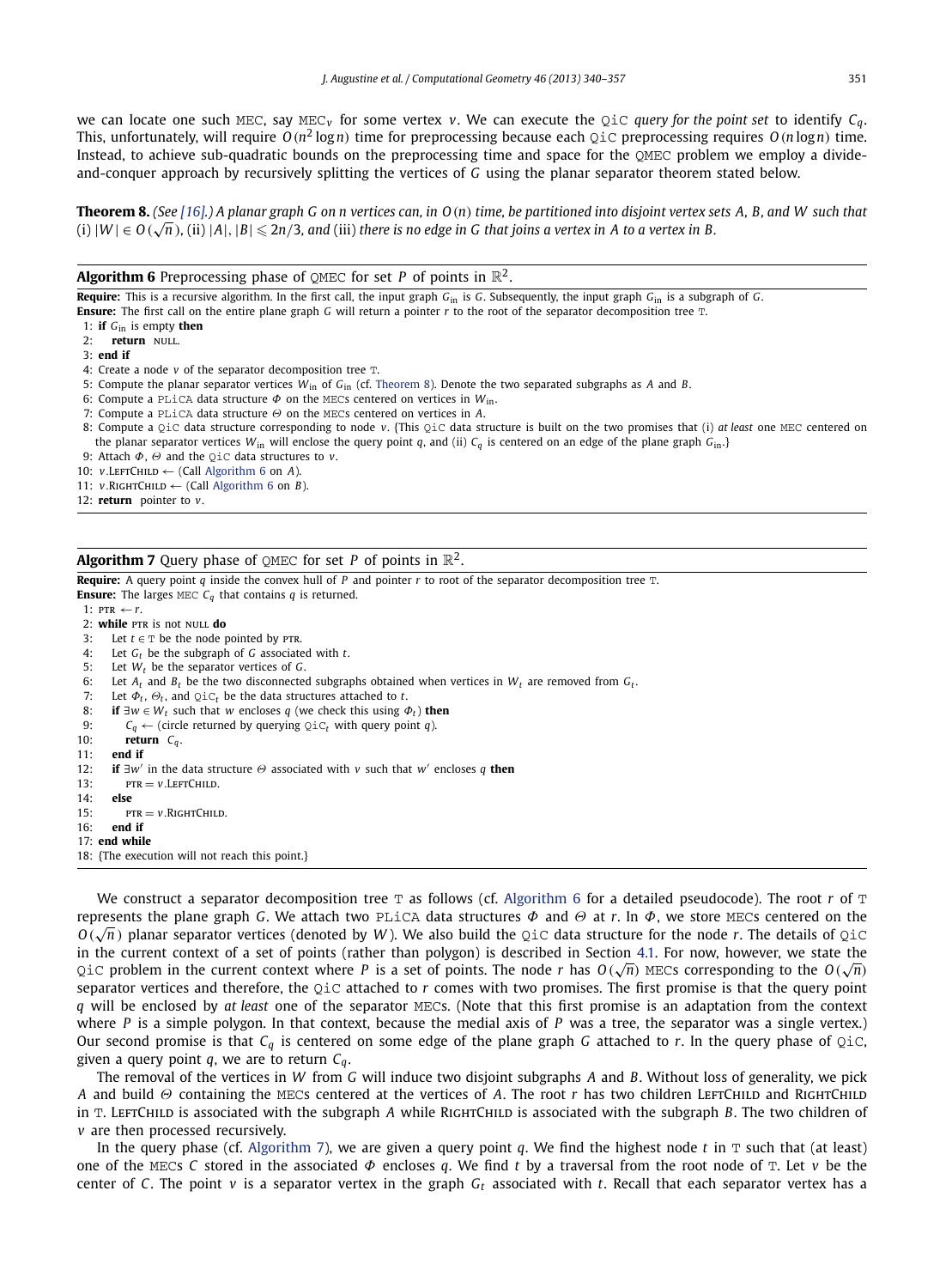<span id="page-12-0"></span>

**Fig. 7.** Illustration for Lemma 4.1.

 $QiC$  data structure (restricted to  $G_t$ ) associated with it. We prove subsequently that when we query the  $QiC$  data structure attached to *v* with the query point *q*, we will indeed obtain the largest MEC  $C_q$  that encloses *q*.

We now turn our attention to analyzing [Algorithm 6](#page-11-0) and [Algorithm 7.](#page-11-0) We begin with some important lemmas.

**Lemma 4.1.** *Consider any cycle H in the Voronoi diagram of P . Let C <sup>H</sup> be an* MEC *centered at some point on H. Then, there exists* another MEC  $C'_H$  centered at some other point on H that does not properly overlap with  $C_H$ .

**Proof.** Clearly, any cycle in the Voronoi diagram of *P* must contain at least one point from *P* inside it. Let  $p \in P$  be such a point that lies inside the cycle *H* (see Fig. 7). Let  $C_H$  be any MEC centered at some point on *H*; let  $c_H$  be the center of  $C_H$ . Consider the line connecting  $c_H$  and p. It intersects *H* at another point  $c'_H$ . It is easy to see that the MEC  $C'_H$ , centered at  $c'_{H}$ , will not properly overlap  $C_{H}$  as, otherwise, *p* will lie inside both  $C_{H}$  and  $C'_{H}$ .

**Lemma 4.2.** *(Unique Path Lemma.) If C and C are two distinct but overlapping* MEC*s with centers at c and c , respectively, then there is a unique path*  $\Pi$ *(c, c') from c to c' in the Voronoi diagram of P such that every MEC centered on that path encloses C ∩ C'.* 

**Proof.** The structure of the proof is as follows. We provide a procedure that constructs a path *Π (c, c )* from *c* to *c* along the Voronoi edges, and ensure that every MEC centered on that path encloses  $C \cap C'$ . As a consequence of Lemma 4.1, the path does not form an intermediate cycle and terminates at *c* . Finally, we again use Lemma 4.1 to show that no path *Π* ,  $\overline{I}$  *other than*  $\Pi$ (*c*, *c'*), exists between *c* and *c'* such that every MEC centered on  $\Pi'$  contains *C* ∩ *C'*. Throughout this proof, we closely follow [Fig. 8](#page-13-0) in order to keep the arguments intuitive. To keep arguments simple, we assume that *c* and *c* are Voronoi vertices. The arguments hold even when  $c$  and  $c'$  are not Voronoi vertices.

Let  $\alpha$  be the number of points in *P* that *C* touches. These  $\alpha$  points partition *C* into  $\alpha$  arcs. The degree of the corresponding Voronoi vertex *c* (center of *C*) is also *α* because each adjacent pair of points of *P* on the boundary of *C* will induce a Voronoi edge incident on *c* and vice verse. These Voronoi edges and their corresponding arcs are denoted by  $e_C^i$  and  $s_C^i$ , for  $1 \leq i \leq \alpha$ .

Consider the other MEC  $C' \neq C$  and centered at a vertex  $c'$ ) that overlaps with C.  $C'$  intersects C at two points  $t_1$  and *t*<sub>2</sub>. Since *C'* is empty, both  $t_1$  and  $t_2$  must lie on one of the  $\alpha$  arcs of *C*. Let us name this arc by  $s_C^j$ . Consider the edge  $e_C^j$  = (c, c<sub>2</sub>) that corresponds to the arc s<sub>C</sub>. The other end of  $e_C^j$ , i.e., the vertex c<sub>2</sub>, is called the *next step from c toward c'* and denote it as  $\textbf{ns}(c, c')$ . Consider the pseudocode in Procedure 8 that generates the path denoted by  $\Pi(c, c')$ :

| <b>Algorithm 8</b> $\Pi(c, c')$ computation. |
|----------------------------------------------|
|----------------------------------------------|

1:  $\Pi(c, c') \leftarrow (c)$ 

2:  $next \leftarrow c$ 

3: **repeat**

4: **next** ← **ns***(***next***, c )* 5: Append **next** to  $\Pi(c, c')$ 

6: **until next** equals *c* . {Note that this is the only terminating condition.}

We now show that (i) *Π (c, c )* is our desired path, and (ii) there exists no other path satisfying the *unique path lemma*. **Proof of correctness:** Algorithm 8 constructs a path  $\Pi(c, c') = (c_1 = c, c_2, \ldots, c_i, c_{i+1}, \ldots, c')$ , where each  $c_i$  is a vertex in the Voronoi diagram of P. Let  $C_2$  denote the MEC centered at  $c_2$ . If  $C_2 = C'$ , then the procedure terminates and, as required, every MEC centered on the edge  $(c, c_2)$  encloses  $C \cap C_2 = C \cap C'$ .

Therefore, we consider the case where  $C_2 \neq C'$ . We need to prove  $C \cap C' \subseteq C \cap C_2$ .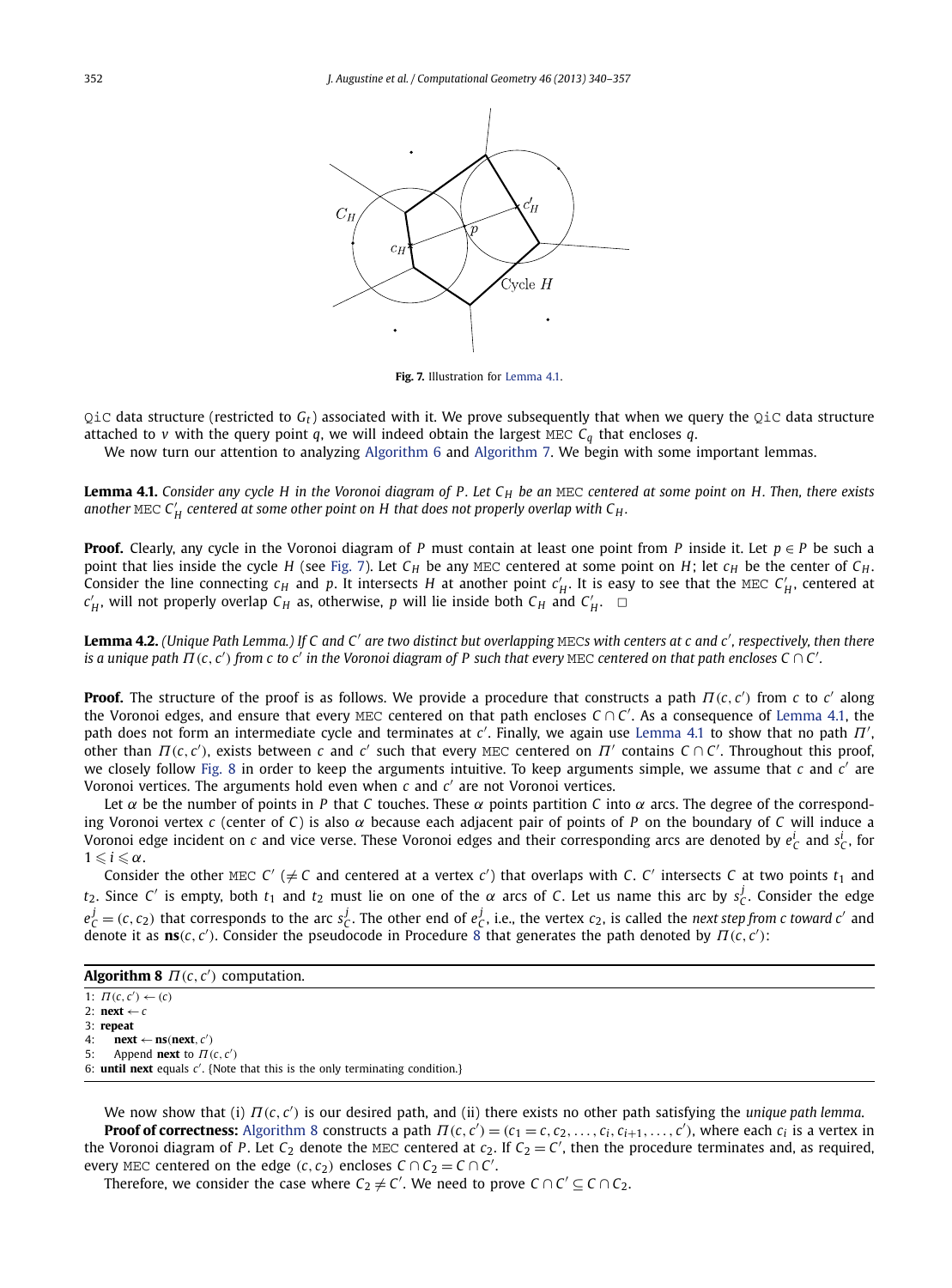<span id="page-13-0"></span>

**Fig. 8.** Illustration of  $\Pi(c, c')$  in unique path lemma.

Let  $p_1, p_2 \in P$  be the points at which *C* and  $C_2$  intersect;  $p_1, p_2$  are the end points of the arc  $s_C^j$  that defines the move of the next step toward *c'* (in Fig. 8, *j* is 2). By definition,  $t_1$  and  $t_2$  lie on the arc  $s_C^j$ . Notice that  $C \cap C'$  (shaded region in Fig. 8) is shaped like a rugby ball with *<sup>t</sup>*<sup>1</sup> and *<sup>t</sup>*<sup>2</sup> at its end-points. One side of *<sup>C</sup>* ∩ *<sup>C</sup>* (called the *initial side*) is in *<sup>C</sup>* and the other side (called the *final side*) is in *C* . Clearly, *t*<sup>1</sup> and *t*<sup>2</sup> are inside (or on the boundary of) every MEC centered on the edge  $e_C^j$ . Otherwise, as we go from *C* to  $C_2$ , a circle would be present that must touch the final side of *C* ∩ *C'*, but that would mean that we have either

- reached *C'*, which contradicts our assumption that  $C_2 \neq C'$ ,
- or found an MEC that contains *C* , which contradicts the fact that *C* is itself an MEC.

We now make two observations: (i) *C* touches the initial side of *C* ∩ *C'*, but (ii) no other MEC centered on  $e_C^j$  (*C*<sub>2</sub> in particular) touches the final side of  $C \cap C'$ .

Observation (i) is obvious. We prove observation (ii) by contradiction. Let  $C^*$  be an MEC centered on  $e_C^j$  that touches the final side of *C* ∩ *C* at, say, some point *t*∗. It is easy to see that *C*<sup>∗</sup> will contain *C* because *C*<sup>∗</sup> touches *C* at the point *t*<sup>∗</sup> and also  $C^*$  contains  $t_1$  and  $t_2$ , which are also on the boundary of  $C'$ . Thus we have a contradiction that  $C'$  is an MEC. Thus, it is clear that  $C \cap C' \subseteq C \cap C_2$ .

Consider two adjacent vertices *ci* and *ci*+<sup>1</sup> along *Π (c, <sup>c</sup> )* with MECs *Ci* and *Ci*+<sup>1</sup> centered on them, respectively. The above argument can be easily extended to give us the following:

$$
C_i \cap C' \subset C_{i+1} \cap C'.
$$

Therefore, we can conclude that every MEC along  $\Pi(c, c')$  encloses  $C \cap C'$ . [Lemma 4.1](#page-12-0) suggests that  $\Pi(c, c')$  does not form a cycle. The only stopping condition is when we actually reach *c* . So *Π (c, c )* terminates at *c* in at most *O(n)* steps.

**Proof of uniqueness:** To complete the proof of this lemma, we must show that *Π (c, c )* is the only required path. For the sake of contradiction, assume that there is another path  $\Pi'$  such that every MEC centered on  $\Pi'$  contains  $C \cap C'$ . Then, there are two distinct paths from  $c$  to  $c'$  such that every MEC centered on both the paths contain  $C \cap C'$ . Clearly, there must be a cycle when the two paths are combined. From [Lemma 4.1,](#page-12-0) we know that there are pairs of MECs in the cycle that do not overlap on each other. This is a contradiction. Thus  $\Pi(c, c')$  is the only required path.  $\Box$ 

Recall that, given a query point  $q$ , we locate  $C_q$  by traversing the tree  $T$  from its root node  $r$ . At each node  $t$  on the search path, we search in the *Φ<sup>t</sup>* data structure to check whether *q* lies in an MECs corresponding to a separator vertex of node *t*. If there exists an MEC<sub>*v*</sub>  $\in \Phi_t$  containing *q*, then we perform Q<sub>i</sub>C query in *t* to identify  $C_q$ . Otherwise, we search *q* in  $\Theta_t$ , associated with the partition  $A_t$ . Now, if there exists an MEC<sub>V</sub>  $\in \Theta_t$  containing *q*, we proceed towards the left child of *t*, otherwise we proceed towards the right child.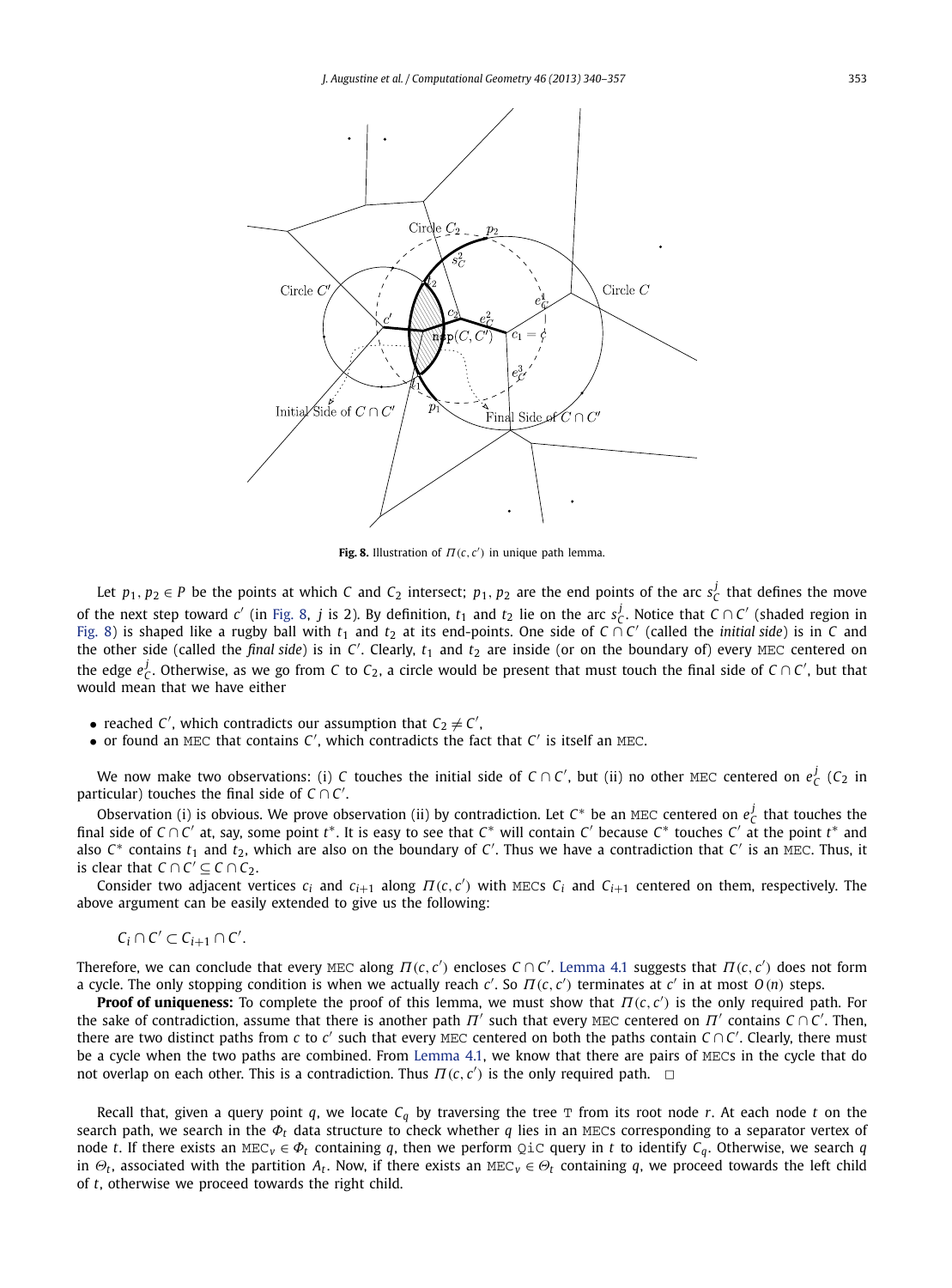<span id="page-14-0"></span>**Lemma 4.3.** The search with q must stop at a node t of  $T$ , and outputs a vertex v in the plane graph G<sub>t</sub> associated with t such that

- (i) *q* ∈ MEC*<sup>v</sup> and*
- (ii)  $C_q$  *is centered on some edge of*  $G_t$ *.*

**Proof.** Because MECs on Voronoi vertices are circumcircles of triangles in the Delaunay triangulation of *P*, the union of these MECs covers the entire convex hull region. Since every MEC centered on a Voronoi vertex of *G* is a separator for some node in T, the proof of (i) follows.

Suppose some MEC C' centered somewhere outside  $G_t$  encloses q. From the planar decomposition of G down to  $G_t$ , it is clear that the (collective) neighborhood *Γ (Gt)* of *Gt* consists of vertices that appear in the separator vertices associated with some ancestor of *t*. Therefore, by the Unique Path Lemma, there must exist a vertex  $v^* \in \Gamma(G_t)$  such that the MEC centered on *v*<sup>∗</sup> encloses *q*. Since *v*<sup>∗</sup> is associated with some ancestor *t*<sup>∗</sup> of *t*, the search path in T must have stopped at *t*<sup>∗</sup> instead of coming all the way to *t*, which establishes a contradiction.  $\Box$ 

Now that Lemma 4.3 is established, we can easily see that if the search path in  $T$  for a query point  $q$  stops at node *t* ∈ T, then the two promises required for QiC<sub>t</sub> data structure are fulfilled. Therefore, assuming QiC is correctly designed (established in Section 4.1), we get the following lemma.

**Lemma 4.4.** *Algorithm* [6](#page-11-0) *preprocesses a set P of points such that given a query point q, [Algorithm](#page-11-0)* 7 *can be used to correctly finds Cq.*

In the next subsection we describe both the preprocessing and query phases of QiC before proving time and space bounds in Section [4.2.](#page-15-0)

# *4.1.* QiC *data structure for points set*

The QiC data structure for the points set case (attached to nodes in  $T$ ) largely mimics the simple polygon case. Note that each *t* ∈ T has a QiC data structure attached to it. We reiterate that, while the query point *q* is promised to lie in a particular MEC in the polygon case, in the points set case, *q* is promised to lie in at least one of the MECs centered on a node in *Wt*. The preprocessing and query algorithms are given as self explanatory pseudocode in Algorithm 9 and Algorithm 10, respectively. The time and space bounds of the preprocessing phase follow from the following lemma.

# **Algorithm 9** Preprocessing for  $Q$ iC attached to node  $t \in T$ .

**Require:** A node  $t \in T$  and the plane graph  $G_t$  attached to  $t$  along with separator vertices  $W_t$  and parts  $A_t$  and  $B_t$ .

```
1: Compute R = \{r | \exists \text{ an MEC of radius } r \text{ centered on a vertex of } G_t\}.
```
- 2: **for all** *v* ∈ *Wt* **do**
- 3: Compute  $S_v = \{C \mid C \text{ is an MEC that fulfills the following} \}$ :
	- 1. *C* overlaps with MEC*<sup>v</sup>* ,
	- 2. Radius of *C* is in R, and
	- 3. Every MEC in the unique path from MEC*<sup>v</sup>* to *C* has radius no more than that of *C*.
- 4: Sort *S <sup>v</sup>*
- 5: Compute BFS tree *Λ<sup>v</sup>* rooted at *v* with centers of MECs in S*<sup>v</sup>* as nodes.
- 6: For each node *ν* in  $Λ$ <sup>*ν*</sup>, there is at most one edge *η* incident on *ν* such that the MECs centered on *η* strictly grow in size (starting from *ν*). Mark *η* red.
- 7: **end for**
- 8: The QiC data structure associated with *t* consists of  $S_v$  and  $\Lambda_v$  for all  $v \in W_t$ .

# **Algorithm 10** Query phase for  $Q$ iC attached to node  $t \in T$ .

**Require:** QiC data structure and a query point *q* that meets the two promises.

**Ensure:** The largest MEC containing *q* is computed and returned.

1: Using the PLiCA data structure  $\Phi$  attached to *t*, we find a  $v \in W_t$  such that MEC<sub>*v*</sub> encloses *q*.

2: Perform a binary search on  $S_v$  to find the radius  $r_{\text{max}}$  of the largest MEC in  $S_v$  that encloses *q*. Also compute

 $C = \{C \mid (C \in S_v) \land (radians \text{ of } C = r_{max}) \land (C \text{ encloses } q)\}.$ 

3:  $C_{\text{max}} \leftarrow C$ , where  $C \in \mathcal{C}$  is chosen arbitrarily.

4: **for all**  $C \in C$  **do**<br>5: Let *c* be the *C* 

- Let *c* be the center of *C*. Recall that *c* is a node in  $Λ<sub>v</sub>$ .
- 6: Let *<sup>C</sup>*<sup>∗</sup> be the largest MEC centered on the red edge in *Λ<sup>v</sup>* incident on *<sup>c</sup>*. If no red edge is incident on *<sup>c</sup>*, assign *<sup>C</sup>*<sup>∗</sup> ← *<sup>C</sup>*.
- 7: **if** *<sup>C</sup>*<sup>∗</sup> is larger than *<sup>C</sup>*max **then**
- 8:  $C_{\text{max}} \leftarrow C^*$ .<br>9: **end if**
- 9: **end if**
- 10: **end for**
- 11: **return** *C*max.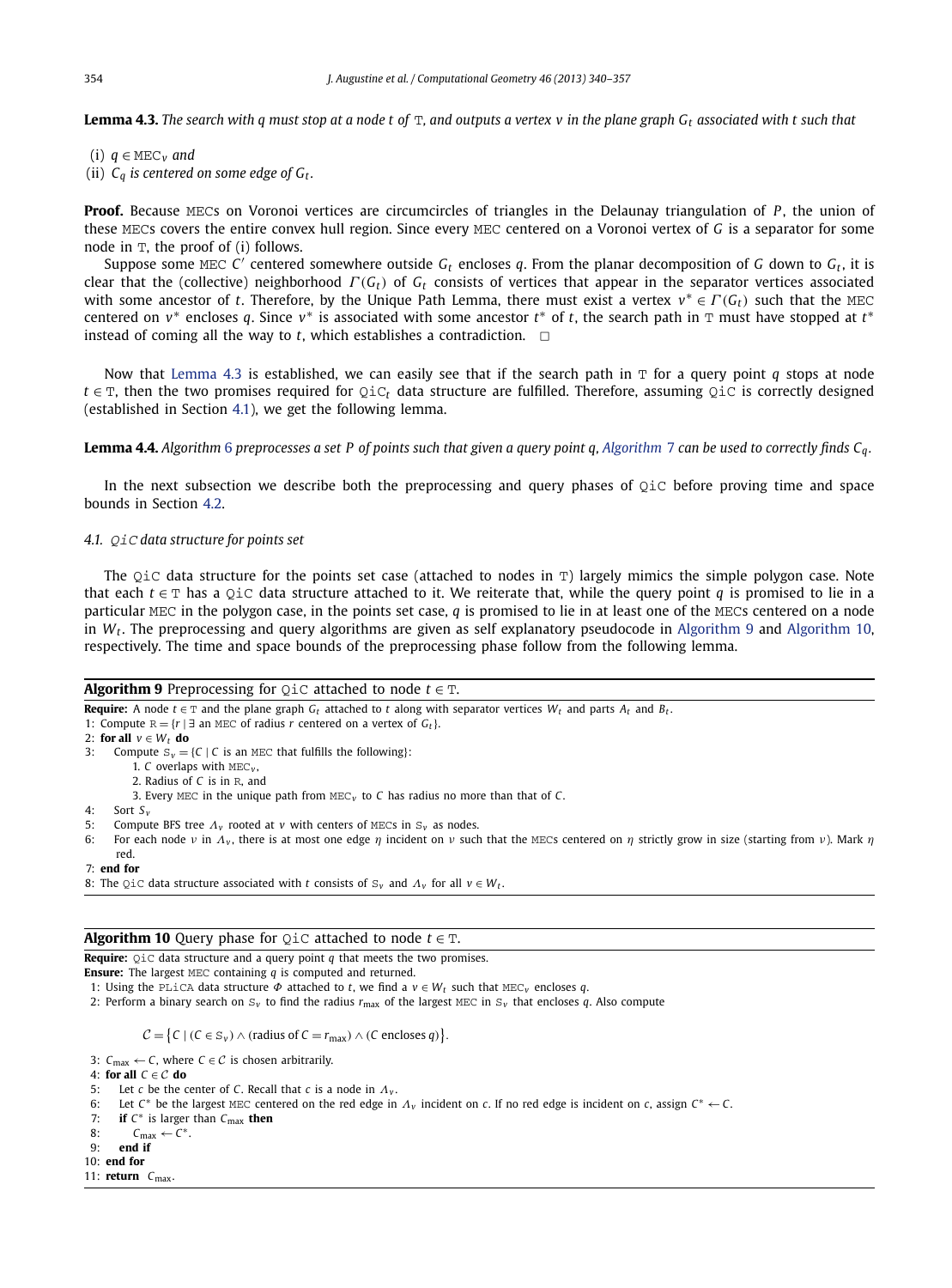<span id="page-15-0"></span>**Lemma 4.5.** For any node  $t \in T$ , any vertex v in  $G_t$  and any  $r \in R$ , we define  $S_v^r \triangleq$  {C | C  $\in S_v \wedge$  and radius of C is r}. We claim that  $|S_v^r|$  *is bounded by a constant.* 

**Proof.** The key ideas required to prove this lemma have already been discussed in the context of [Lemma 3.6.](#page-8-0) Therefore, we limit ourselves to making a few important observations that establish a correspondence between the current context (where *P* is a set of points) to the context of [Lemma 3.6](#page-8-0) (where *P* is a simple polygon).

Firstly, observe that all circles in  $S_v^r$  must lie in a circle  $\chi$  of radius  $\rho_v + 2r$  centered at  $v$ ; here  $\rho_v$  is the radius of MEC<sub>*v*</sub> and *r* is the radius of circles in  $S_v^r$  (see [Fig. 6\)](#page-9-0).

To make the second observation, consider a circle  $C \in S_v^r$  centered at a point  $c$  strictly in the interior of an edge  $e=$  $(v_1, v_2)$ . Without loss of generality, assume MEC<sub>*v*1</sub> is smaller than MEC<sub>*v*2</sub>. Therefore, *C* will be no smaller than MEC<sub>*v*1</sub> and no larger than MEC<sub>*v*2</sub>. Our second observation is that the MECs centered on *e* are growing in size in the vicinity of *c* as we move in the direction from  $v_1$  to  $v_2$ .

To make the third observation, note first that the unique path (as defined in the Unique Path Lemma) from *v* to *c* passes through  $v_1$  and not through  $v_2$ . Let  $p_1$  and  $p_2$  be the two points in *P* that touch *C*. The third observation is that the chord  $p_1 p_2$  intersects the unique path (as defined in the Unique Path Lemma) between *v* and *c* (see [Fig. 6](#page-9-0) for a similar situation in the context where *P* is a simple polygon).

The rest of the proof follows from the proof of [Lemma 3.6.](#page-8-0)  $\Box$ 

**Lemma 4.6.** *Algorithms* [9](#page-14-0) *and* [10](#page-14-0) *correctly implement the* QiC *data structure. The preprocessing time and space of the* QiC *attached* to node t in  $\rm{T}$  is bounded by O ( $n_t^{3/2}$  log $n_t$ ) and O ( $n_t^{3/2}$ ), respectively, where  $n_t$  is the number of vertices in the plane graph G $_t$  attached *to t. Queries can be answered correctly in O(*log*nt) time.*

**Proof.** Let  $G_t$  be the subgraph attached to a node  $t \in \mathbb{T}$ , and  $W_t$  be the separator vertices of  $G_t$ . Recall that  $|W_t| = O\left(\sqrt{|n_t|}\right)$ , where  $n_t = |G_t|$ . In the QiC data structure for the node *t*,  $|S_v|$  can be  $O(n_t)$  for each node in  $v \in W_t$ , and it can be computed in  $O(n_t \log n_t)$  time. Thus, the time required to create the QiC data structure for all the nodes in  $W_t$  is  $O(n_t^{3/2} \log n_t)$ . The space requirement is  $O(n_t^{3/2})$ .

The correctness argument is similar to the polygon case. In the polygon case, a single path between any two points on the medial axis followed immediately from the fact that the medial axis was a tree. In the current context, the Unique Path Lemma provides a similar unique path.  $\Box$ 

# *4.2. Complexity*

[Lemma 4.4](#page-14-0) justifies that our proposed algorithm correctly computes the largest MEC containing the query point *q* among the points in *P* . The following lemma establishes the complexity.

**Lemma 4.7.** *The preprocessing time and space complexities of the* QMEC *problem are O(n* 3 <sup>2</sup> log<sup>2</sup> *n) and O(n* 3 <sup>2</sup> log*n), respectively. The query can be answered in O(*log<sup>2</sup> *n) time.*

**Proof.** The preprocessing consists of the following steps:

- Constructing the tree T. At each node *t* of T, we need to compute the separator vertices among the set of vertices of the Voronoi subgraph  $G_t$  corresponding to the node *t*. The time complexity for this computation is  $O(|V_t|)$ , where  $|V_t|$ denotes the number of vertices in  $G_t$ . Since the total number of vertices at each level of  $T$  is  $O(n)$ , the total time spent for computing the separator vertices at all nodes in each level of  $T$  is  $O(n)$ . Since the height of  $T$  is at most  $O(logn)$ , the total time for constructing it is *O(n* log*n)*.
- For each node *t* in T, we need to construct the QiC data structure. The subgraphs associated with each node in any particular level of  $T$  are disjoint. Therefore, as a consequence of Lemma 4.6, the preprocessing time and space required for QiC data structures associated with nodes in any particular level is  $O(n^{3/2} \log n)$  and  $O(n^{3/2})$ , respectively. Since T can have at most *O(*log*n)* levels, the preprocessing time and space complexities follow.
- For each node *t*, we also will need to compute two PLiCA data structures  $\Phi$  and  $\Theta$ , but the time and space complexities of the QiC data structures dominate the complexities of computing the PLiCA data structures.

While querying with a point *q*, searching in the PLiCA data structures *Φ* for each node in the search path of T will take *O(*log*n)* time. We have to traverse a path of length at most *O(*log*n)* to get to a node *t* in T such that there is a vertex *v* of  $G_t$  such that  $q \in \text{MEC}_v$ . Thus, traversing T needs  $O(\log^2 n)$  time. Finally searching in  $S_v$  and  $\Lambda_v$  to get  $C_q$  needs another  $O(\log n)$  time (see [Theorem 5\)](#page-7-0).  $\Box$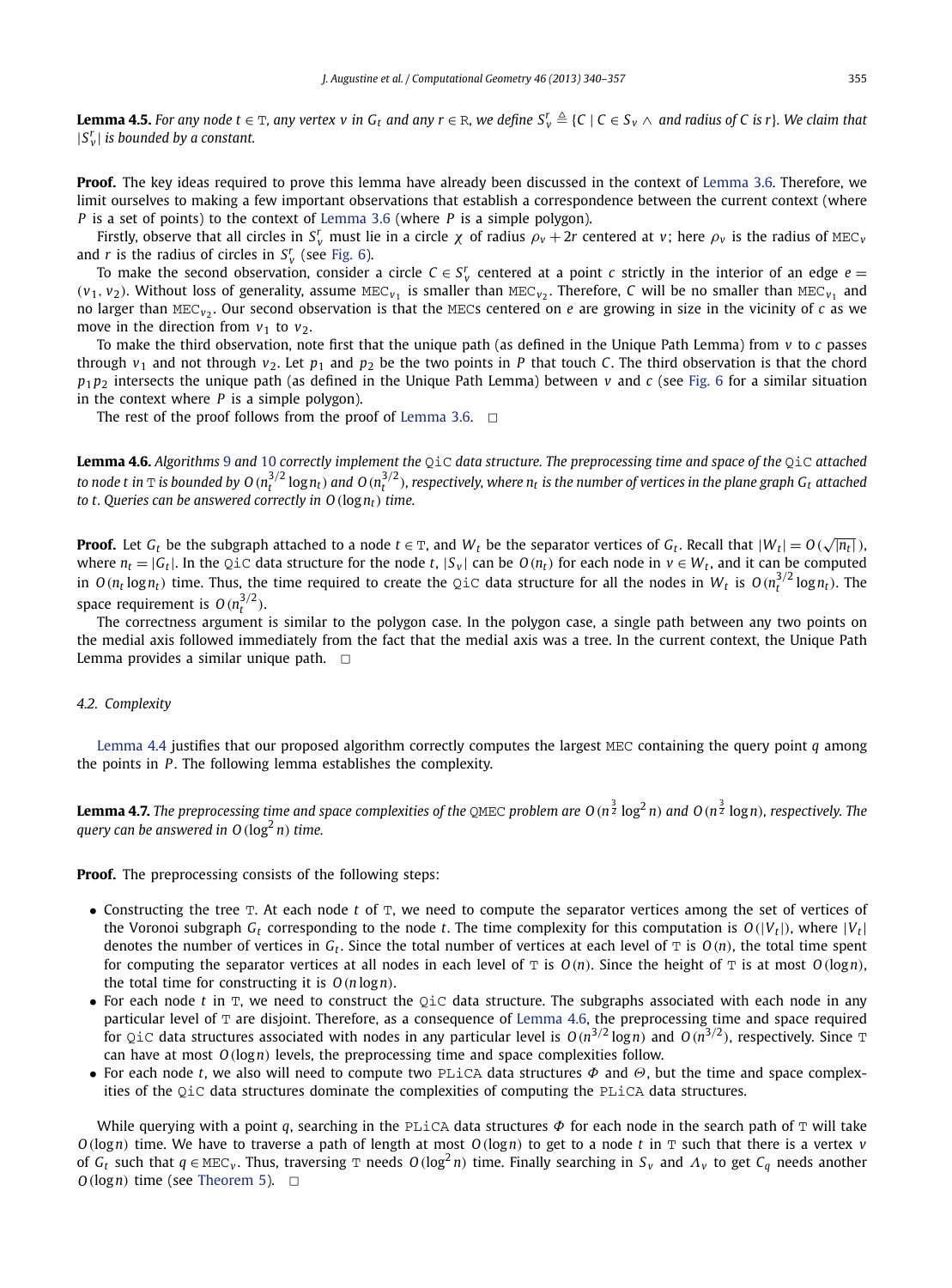# <span id="page-16-0"></span>*4.3. Improving the query time*

We now show that a minor tailoring of the data structure reduces the query time to *O(*log*n* log log*n)*, while maintaining the same preprocessing time and space.

# *4.3.1. Data structure*

After computing the planar separator tree T, each MEC *C* centered on a vertex in *G* is attached with

- an id, which is the *level* of T in which *C* belongs as a separator MEC, and
- a pointer to the node  $t$  in  $T$  such that  $C$  belongs to the separator vertices of  $G_t$ .

Next, we create an array *Γ* of *O(*log*n)* data structures as follows. Each *Γ<sup>i</sup>* is a PLiCA data structure constructed with the set of MECs with id ranging from 1 to *i*, i.e., root to the level *i*.

# *4.3.2. Query*

While querying with a point *q*, we conduct a binary search on the array *Γ* of data structures to find *Γ<sup>i</sup>* such that there is an MEC  $C^*$  in  $\Gamma$ <sup>*i*</sup> that contains *q*, but no MEC in  $\Gamma$ <sup>*i*</sup> -1 that contains *q*. Let  $t^*$  the node in T where the center of  $C^*$  is a separator vertex. We now perform a QiC query on  $t^*$  and report the result of that QiC query as the required MEC  $C_q$ .

**Theorem 9.** *The improvement described in this subsection is correct and its preprocessing time and space complexities for the* QMEC problem are  $O(n^{3/2} \log^2 n)$  and  $O(n^{3/2} \log n)$  respectively. Each query can be answered in  $O(\log n \log \log n)$  time.

**Proof.** The correctness follows from the fact that there is no MEC with id smaller than *C*<sup>∗</sup> that contains *q*, but *C*<sup>∗</sup> in fact contains *q*. Therefore, a  $Q$ iC on  $C^*$  indeed gives us the required MEC  $C_q$ .

Each  $\Gamma_i$  requires  $O(n \log n)$  time and  $O(n)$  space. Therefore, to construct  $\Gamma$ , we require  $O(n \log^2 n)$  time and  $O(n \log n)$ space, which are subsumed in the bounds established in [Lemma 4.7](#page-15-0) to construct  $T$ .

In the query phase, each PLiCA query on any element of *Γ* requires *O(*log*n)* time and the binary search over all elements of *Γ* requires *O(*log log*n)* such PLiCA queries, thereby requiring *O(*log*n* log log*n)* time overall. The QiC query requires an additional  $O(\log n)$  time, which is subsumed.  $\Box$ 

# *4.4. Achieving O(*log*n) query time*

Here, we shall use Frederickson's *r*-partitioning of planar graphs, stated below, to improve the query time complexity to *O(*log*n)*. Furthermore, this algorithm is simpler in that it does not require us to construct a divide and conquer tree.

**Lemma 4.8.** (See [\[10\].](#page-17-0)) Given a planar graph G with n vertices with a planar embedding and a parameter  $r$  (1  $\leq r \leq n$ ),

- (a) G can be partitioned into  $\Theta(\frac{n}{r})$  parts with at most O(r) vertices in each part, and a total of O( $\frac{n}{\sqrt{r}}$ ) boundary vertices over all the *partitions.*
- (b) *This partitioning can be computed in O(n* log*n) time.*

We compute the *r*-partitioning of the graph *G* with *r* set to *n*2*/*3. Now, we construct two data structures, *Υ* and *Ψ* , as stated below.

- *Y*: We construct a PLiCA data structure and a QiC data structure over all MECs centered on boundary vertices in the *r*-partitioning.
- *Ψ* : It consists of a PLiCA data structures with the set of MECs that correspond to the internal vertices of all the partitions. Furthermore, for each partition *j*, we construct a QiC data structure limited to partition *j* on the MECs centered on the internal vertices of partition *j*.

For a given query point *q*, we first search in  $\gamma$  to check whether there exists a boundary MEC that contains *q*. Here two cases may arise:

- Case 1: If an MEC *C* ∈ *Υ* encloses *q*, then we search in the QiC data structure attached with *Υ* to identify the largest MEC containing *q*.
- Case 2: Otherwise, we search in *Ψ* to identify an MEC *C* that contains *q*. We also find the partition *j* on which *C* is centered. We then search in the QiC data structure attached with  $j'$  to identify the largest MEC containing  $q$ .

**Lemma 4.9.** *The above algorithm correctly identified the largest* MEC *containing q. The preprocessing time, space and query time complexities of this algorithm are*  $O(n^{5/3} \log n)$ *,*  $O(n^{5/3})$  *<i>and*  $O(\log n)$ *, respectively.*